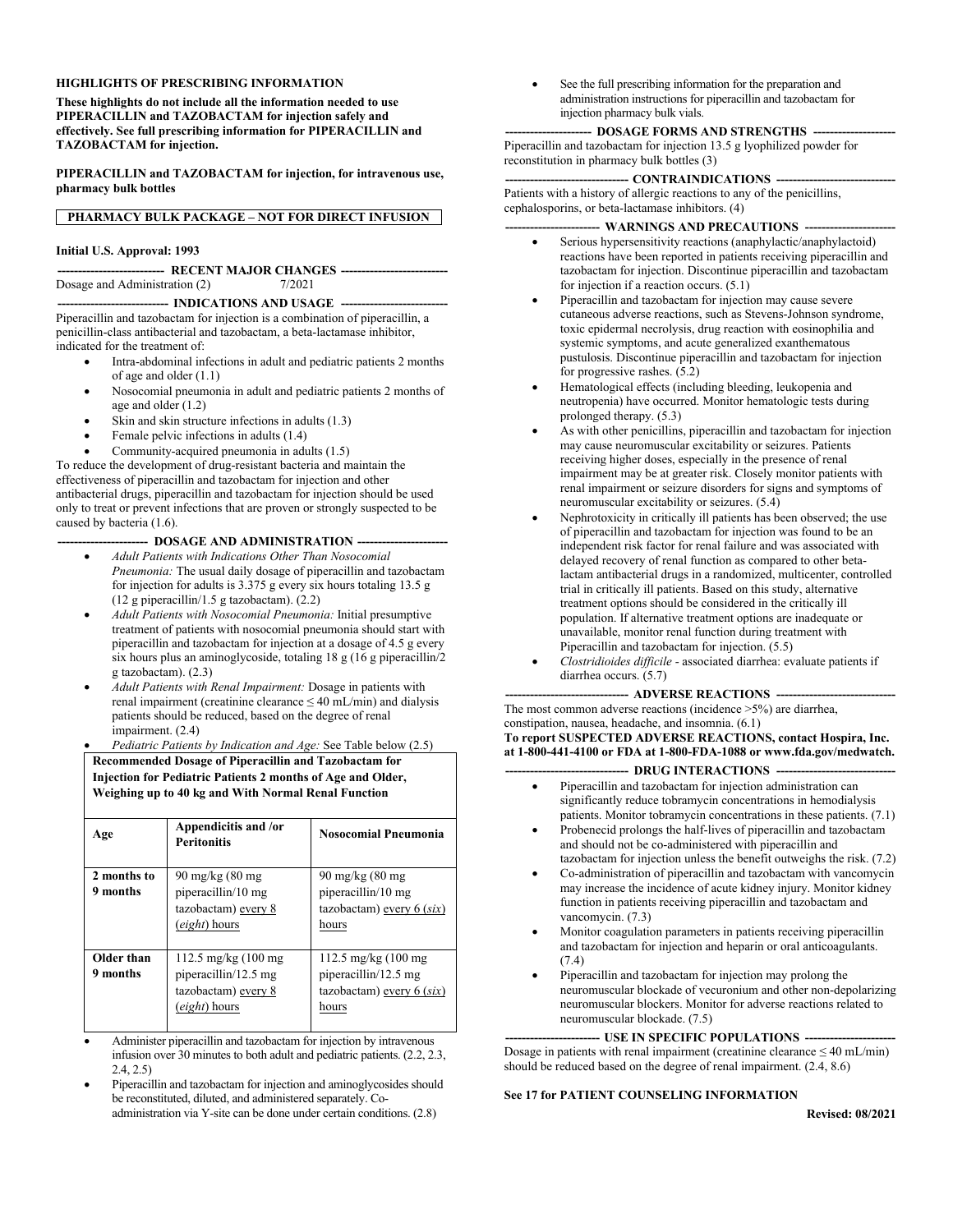| <b>FULL PRESCRIBING INFORMATION: CONTENTS*</b>                      |                                                                                        |
|---------------------------------------------------------------------|----------------------------------------------------------------------------------------|
| <b>1 INDICATIONS AND USAGE</b>                                      | 6.3 Additional Experience with Piperacillin                                            |
| 1.1 Intra-abdominal Infections                                      | <b>7 DRUG INTERACTIONS</b>                                                             |
| 1.2 Nosocomial Pneumonia                                            | 7.1 Aminoglycosides                                                                    |
| 1.3 Skin and Skin Structure Infections                              | 7.2 Probenecid                                                                         |
| 1.4 Female Pelvic Infections                                        | 7.3 Vancomycin                                                                         |
| 1.5 Community-acquired Pneumonia                                    | 7.4 Anticoagulants                                                                     |
| 1.6 Usage                                                           | 7.5 Vecuronium                                                                         |
| <b>2 DOSAGE AND ADMINISTRATION</b>                                  | 7.6 Methotrexate                                                                       |
| 2.2 Dosage in Adult Patients with Indications Other Than Nosocomial | 7.7 Effects on Laboratory Tests                                                        |
| Pneumonia                                                           | <b>8 USE IN SPECIFIC POPULATIONS</b>                                                   |
| 2.3 Dosage in Adult Patients with Nosocomial Pneumonia              | 8.1 Pregnancy                                                                          |
| 2.4 Dosage in Adult Patients with Renal Impairment                  | 8.2 Lactation                                                                          |
| 2.5 Dosage in Pediatric Patients with Appendicitis/Peritonitis or   | 8.4 Pediatric Use                                                                      |
| Nosocomial Pneumonia                                                | 8.5 Geriatric Use                                                                      |
| 2.6 Reconstitution and Dilution of Piperacillin and Tazobactam for  | 8.6 Renal Impairment                                                                   |
| Injection                                                           | 8.7 Hepatic Impairment                                                                 |
| 2.8 Compatibility with Aminoglycosides                              | 8.8 Patients with Cystic Fibrosis                                                      |
| <b>3 DOSAGE FORMS AND STRENGTHS</b>                                 | <b>10 OVERDOSAGE</b>                                                                   |
| <b>4 CONTRAINDICATIONS</b>                                          | <b>11 DESCRIPTION</b>                                                                  |
| <b>5 WARNINGS AND PRECAUTIONS</b>                                   | <b>12 CLINICAL PHARMACOLOGY</b>                                                        |
| 5.1 Hypersensitivity Adverse Reactions                              | 12.1 Mechanism of Action                                                               |
| 5.2 Severe Cutaneous Adverse Reactions                              | 12.2 Pharmacodynamics                                                                  |
| 5.3 Hematologic Adverse Reactions                                   | 12.3 Pharmacokinetics                                                                  |
| 5.4 Central Nervous System Adverse Reactions                        | 12.4 Microbiology                                                                      |
| 5.5 Nephrotoxicity in Critically ill Patients                       | <b>13 NONCLINICAL TOXICOLOGY</b>                                                       |
| 5.6 Electrolyte Effects                                             | 13.1 Carcinogenesis, Mutagenesis, Impairment of Fertility                              |
| 5.7 Clostridioides difficile - Associated Diarrhea                  | <b>15 REFERENCES</b>                                                                   |
| 5.8 Development of Drug-Resistant Bacteria                          | <b>16 HOW SUPPLIED/STORAGE AND HANDLING</b>                                            |
| <b>6 ADVERSE REACTIONS</b>                                          | <b>17 PATIENT COUNSELING INFORMATION</b>                                               |
| 6.1 Clinical Trials Experience                                      |                                                                                        |
| 6.2 Post-Marketing Experience                                       |                                                                                        |
|                                                                     | *Sections or subsections omitted from the full prescribing information are not listed. |
|                                                                     |                                                                                        |

# **FULL PRESCRIBING INFORMATION**

# **PHARMACY BULK PACKAGE – NOT FOR DIRECT INFUSION**

# **1 INDICATIONS AND USAGE**

### **1.1 Intra-abdominal Infections**

Piperacillin and tazobactam for injection is indicated in adults and pediatric patients (2 months of age and older) for the treatment of appendicitis (complicated by rupture or abscess) and peritonitis caused by beta-lactamase producing isolates of *Escherichia coli* or the following members of the *Bacteroides fragilis* group: *B. fragilis, B. ovatus, B. thetaiotaomicron*, or *B. vulgatus*.

### **1.2 Nosocomial Pneumonia**

Piperacillin and tazobactam for injection is indicated in adults and pediatric patients (2 months of age and older) for the treatment of nosocomial pneumonia (moderate to severe) caused by beta-lactamase producing isolates of *Staphylococcus aureus* and by piperacillin/tazobactam-susceptible *Acinetobacter baumannii, Haemophilus influenzae, Klebsiella pneumoniae*, and *Pseudomonas aeruginosa* (Nosocomial pneumonia caused by *P. aeruginosa* should be treated in combination with an aminoglycoside) [*see Dosage and Administration (2)*].

# **1.3 Skin and Skin Structure Infections**

Piperacillin and tazobactam for injection is indicated in adults for the treatment of uncomplicated and complicated skin and skin structure infections, including cellulitis, cutaneous abscesses and ischemic/diabetic foot infections caused by beta-lactamase producing isolates of *Staphylococcus aureus*.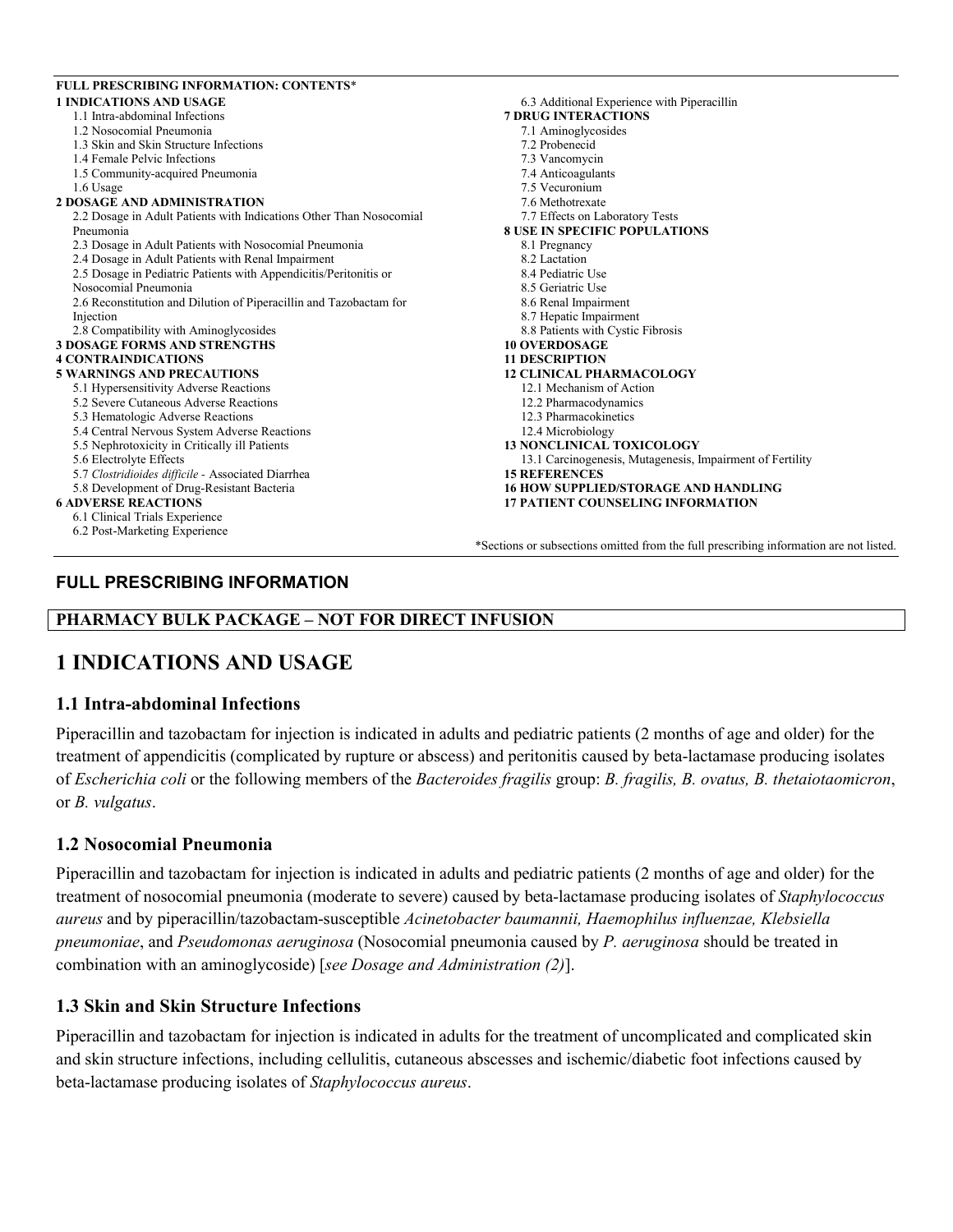# **1.4 Female Pelvic Infections**

Piperacillin and tazobactam for injection is indicated in adults for the treatment of postpartum endometritis or pelvic inflammatory disease caused by beta-lactamase producing isolates of *Escherichia coli*.

# **1.5 Community-acquired Pneumonia**

Piperacillin and tazobactam for injection is indicated in adults for the treatment of community-acquired pneumonia (moderate severity only) caused by beta-lactamase producing isolates of *Haemophilus influenzae*.

# **1.6 Usage**

To reduce the development of drug-resistant bacteria and maintain the effectiveness of piperacillin and tazobactam for injection and other antibacterial drugs, piperacillin and tazobactam for injection should be used only to treat or prevent infections that are proven or strongly suspected to be caused by bacteria. When culture and susceptibility information are available, they should be considered in selecting or modifying antibacterial therapy. In the absence of such data, local epidemiology and susceptibility patterns may contribute to the empiric selection of therapy.

# **2 DOSAGE AND ADMINISTRATION**

# **2.2 Dosage in Adult Patients with Indications Other Than Nosocomial Pneumonia**

The usual total daily dosage of piperacillin and tazobactam for injection for adult patients with indications other than nosocomial pneumonia is 3.375 g every six hours [totaling 13.5 g (12 g piperacillin/1.5 g tazobactam)], to be administered by intravenous infusion over 30 minutes. The usual duration of piperacillin and tazobactam for injection treatment is from 7 to 10 days.

# **2.3 Dosage in Adult Patients with Nosocomial Pneumonia**

Initial presumptive treatment of adult patients with nosocomial pneumonia should start with piperacillin and tazobactam for injection at a dosage of 4.5 g every six hours plus an aminoglycoside, [totaling 18 g (16 g piperacillin/2 g tazobactam)], administered by intravenous infusion over 30 minutes. The recommended duration of piperacillin and tazobactam for injection treatment for nosocomial pneumonia is 7 to 14 days. Treatment with the aminoglycoside should be continued in patients from whom *P. aeruginosa* is isolated.

# **2.4 Dosage in Adult Patients with Renal Impairment**

In adult patients with renal impairment (creatinine clearance  $\leq 40$  mL/min) and dialysis patients (hemodialysis and CAPD), the intravenous dose of piperacillin and tazobactam for injection should be reduced based on the degree of renal impairment. The recommended daily dosage of piperacillin and tazobactam for injection for patients with renal impairment administered by intravenous infusion over 30 minutes is described in **Table 1**.

| Table 1: Recommended Dosage of Piperacillin and Tazobactam for Injection in Patients with Normal Renal |
|--------------------------------------------------------------------------------------------------------|
| Function and Renal Impairment (As total grams piperacillin/tazobactam) <sup>*</sup>                    |

| <b>Creatinine Clearance,</b><br>mL/min              | <b>All Indications</b><br>(except nosocomial<br>pneumonia) | <b>Nosocomial</b><br>Pneumonia |
|-----------------------------------------------------|------------------------------------------------------------|--------------------------------|
| Greater than 40 mL/min                              | 3.375 every 6 hours                                        | 4.5 every 6 hours              |
| 20 to 40 mL/min <sup><math>\dagger</math></sup>     | 2.25 every 6 hours                                         | 3.375 every 6 hours            |
| Less than 20 mL/min <sup><math>\dagger</math></sup> | 2.25 every 8 hours                                         | 2.25 every 6 hours             |
| Hemodialysis <sup>‡</sup>                           | 2.25 every 12 hours                                        | 2.25 every 8 hours             |
| CAPD                                                | 2.25 every 12 hours                                        | 2.25 every 8 hours             |

\* Administer piperacillin and tazobactam for injection by intravenous infusion over 30 minutes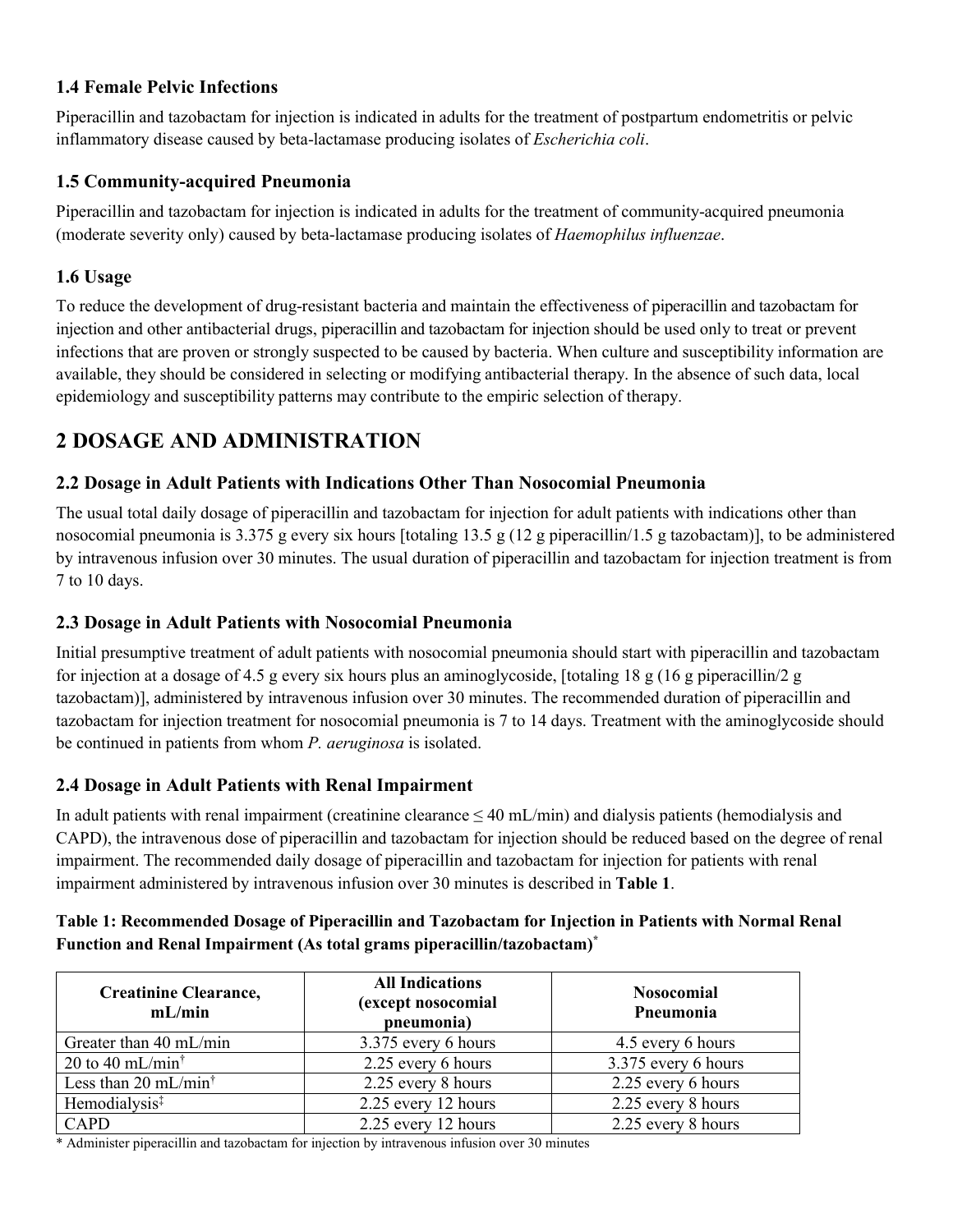† Creatinine clearance for patients not receiving hemodialysis

‡ 0.75 g (0.67 g piperacillin/0.08 g tazobactam) should be administered following each hemodialysis session on hemodialysis days

For patients on hemodialysis, the maximum dose is 2.25 g every twelve hours for all indications other than nosocomial pneumonia and 2.25 g every eight hours for nosocomial pneumonia. Since hemodialysis removes 30% to 40% of the administered dose, an additional dose of 0.75 g piperacillin and tazobactam for injection (0.67 g piperacillin/0.08 g tazobactam) should be administered following each dialysis period on hemodialysis days. No additional dosage of piperacillin and tazobactam for injection is necessary for CAPD patients.

# **2.5 Dosage in Pediatric Patients with Appendicitis/Peritonitis or Nosocomial Pneumonia**

The recommended dosage for pediatric patients with appendicitis and/or peritonitis or nosocomial pneumonia aged 2 months of age and older, weighing up to 40 kg, and with normal renal function, is described in **Table 2** [*see Use in Specific Populations (8.4) and Clinical Pharmacology (12.3)*].

# **Table 2: Recommended Dosage of Piperacillin and Tazobactam for Injection in Pediatric Patients 2 Months of Age and Older, Weighing up to 40 kg and With Normal Renal Function\***

| Age                           | <b>Appendicitis and /or Peritonitis</b>                                                    | <b>Nosocomial Pneumonia</b>                                                              |
|-------------------------------|--------------------------------------------------------------------------------------------|------------------------------------------------------------------------------------------|
| 2 months to 9 months          | 90 mg/kg $(80 \text{ mg piperacillin}/10 \text{ mg})$<br>tazobactam) every 8 (eight) hours | 90 mg/kg (80 mg piperacillin/10 mg tazobactam)<br>every $6$ ( <i>six</i> ) hours         |
| Older than 9 months of<br>age | 112.5 mg/kg $(100 \text{ mg piperacillin}/12.5)$<br>mg tazobactam) every 8 (eight) hours   | 112.5 mg/kg $(100 \text{ mg})$ piperacillin/12.5 mg<br>tazobactam) every $6$ (six) hours |

\* Administer piperacillin and tazobactam for injection by intravenous infusion over 30 minutes.

Pediatric patients weighing over 40 kg and with normal renal function should receive the adult dose [*see Dosage and Administration (2.2, 2.3)].*

Dosage of piperacillin and tazobactam for injection in pediatric patients with renal impairment has not been determined.

# **2.6 Reconstitution and Dilution of Piperacillin and Tazobactam for Injection**

# *Reconstitution of Piperacillin and Tazobactam for Injection for Adult Patients and Pediatric Patients Weighing over 40 kg*

### *Pharmacy Bulk Bottles*

Reconstituted pharmacy bulk bottle solution must be transferred and further diluted for intravenous infusion.

The pharmacy bulk bottle is for use in a hospital pharmacy admixture service only under a laminar flow hood. After reconstitution, entry into the bottle must be made with a sterile transfer set or other sterile dispensing device, and contents should be dispensed as aliquots into intravenous solution using aseptic technique. Use entire contents of pharmacy bulk bottle promptly. Discard unused portion after 24 hours if stored at room temperature (20°C to 25°C [68°F to 77°F]), or after 48 hours if stored at refrigerated temperature (2°C to 8°C [36°F to 46°F]).

Reconstitute the pharmacy bulk bottle with exactly 51 mL of a compatible reconstitution diluent, listed below, to a concentration of 200 mg/mL of piperacillin and 25 mg/mL of tazobactam. Shake well until dissolved. Parenteral drug products should be inspected visually for particulate matter and discoloration prior to and during administration whenever solution and container permit.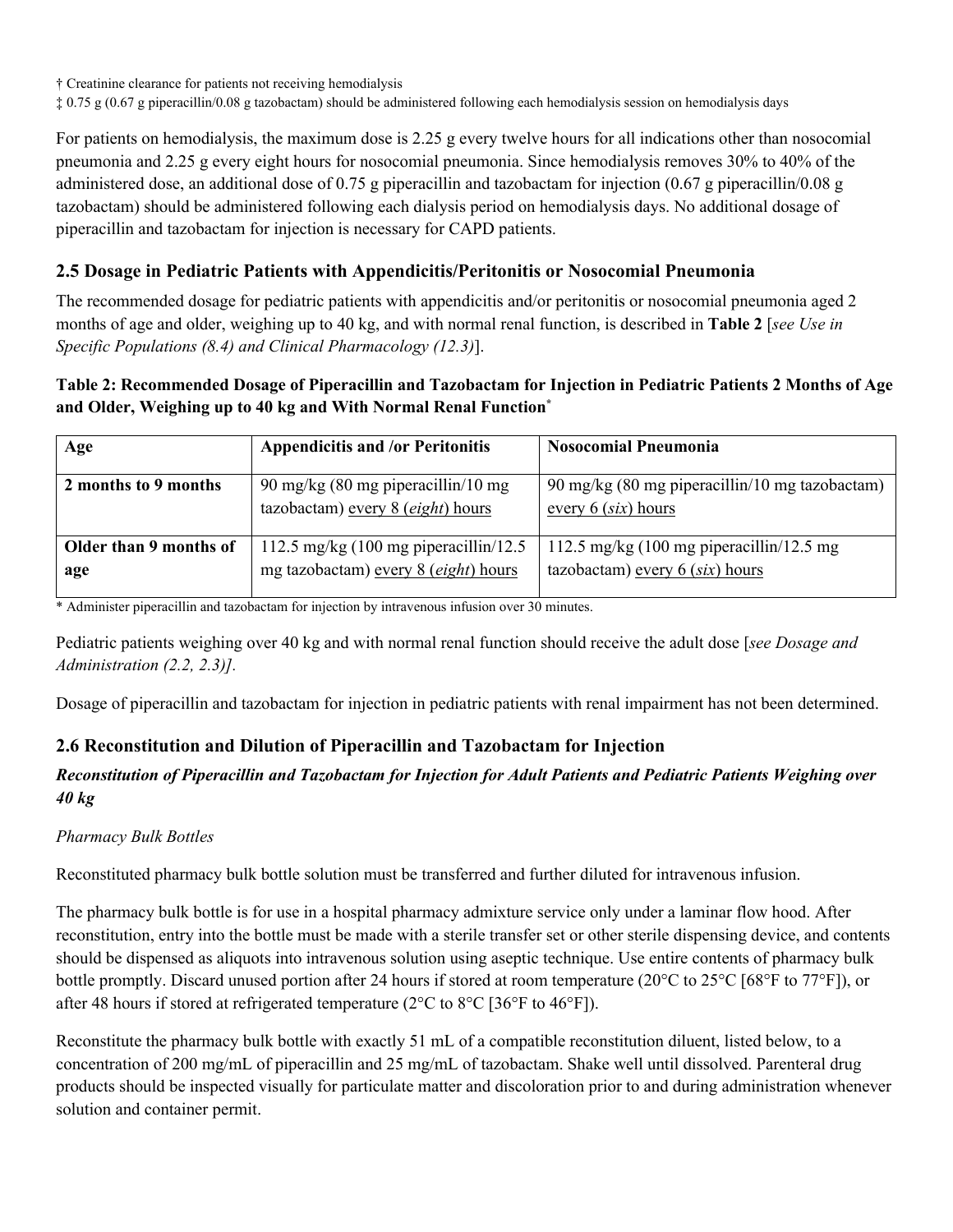### *Compatible Reconstitution Diluents for Pharmacy Bulk Bottles*

0.9% sodium chloride for injection Sterile water for injection Dextrose 5% Bacteriostatic saline/parabens Bacteriostatic water/parabens Bacteriostatic saline/benzyl alcohol Bacteriostatic water/benzyl alcohol

# *Dilution of the Reconstituted Piperacillin and Tazobactam Solution for Adult Patients and Pediatric Patients Weighing over 40 kg*

Reconstituted piperacillin and tazobactam for injection solutions for pharmacy bulk bottles should be further diluted (recommended volume per dose of 50 mL to 150 mL) in a compatible intravenous solution listed below. Administer by infusion over a period of at least 30 minutes. During the infusion it is desirable to discontinue the primary infusion solution.

### *Compatible Intravenous Solutions for Pharmacy Bulk Bottles*

0.9% sodium chloride for injection Sterile water for injection (Maximum recommended volume per dose of sterile water for injection is 50 mL) Dextran 6% in saline Dextrose 5%

# **LACTATED RINGER'S SOLUTION IS NOT COMPATIBLE WITH PIPERACILLIN AND TAZOBACTAM FOR INJECTION**

Piperacillin and tazobactam for injection should not be mixed with other drugs in a syringe or infusion bottle since compatibility has not been established.

Piperacillin and tazobactam for injection is not chemically stable in solutions that contain only sodium bicarbonate and solutions that significantly alter the pH.

Piperacillin and tazobactam for injection should not be added to blood products or albumin hydrolysates. Parenteral drug products should be inspected visually for particulate matter or discoloration prior to administration, whenever solution and container permit.

### *Dilution of the Reconstituted Piperacillin and Tazobactam Solution for Pediatric Patients Weighing up to 40 kg*

The volume of reconstituted solution required to deliver the dose of piperacillin and tazobactam is dependent on the weight of the child *[see Dosage and Administration (2.5)]*. Reconstituted piperacillin and tazobactam solutions for bulk vials should be further diluted in a compatible intravenous solution listed above.

- 1. Calculate patient dose as described in **Table 2** above *[see Dosage and Administration (2.5)].*
- 2. Reconstitute vial with a compatible reconstitution diluent, as listed above under the subheading "Compatible Reconstitution Diluents for Pharmacy Bulk Bottles," using the appropriate volume of diluent, as listed in **Table 4** below. Following the addition of the diluent, shake the pharmacy bulk vial until the powder is completely dissolved.

### **Table 4: Reconstitution of Pharmacy Bulk Bottle and Resulting Concentration**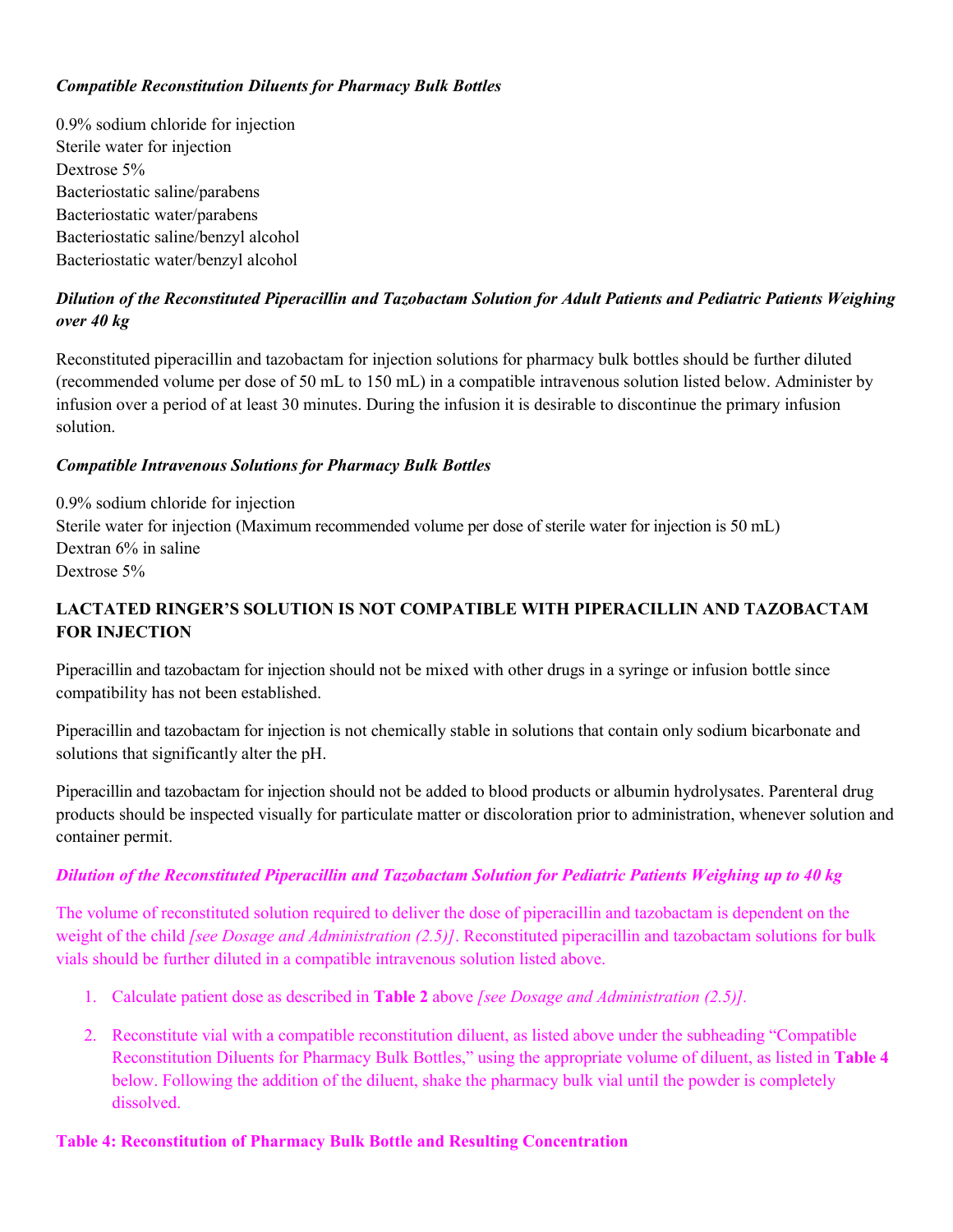| <b>Strength per Pharmacy</b><br><b>Bulk Bottle</b>        | <b>Volume of Diluent to be Added to</b><br>the Vial | <b>Concentration of the</b><br><b>Reconstituted Product</b>         |
|-----------------------------------------------------------|-----------------------------------------------------|---------------------------------------------------------------------|
| 13.5 g $(12 \text{ g piperacillin}/1.5)$<br>g tazobactam) | $51$ mL                                             | $225 \text{ mg/mL}$ (200 mg/mL)<br>piperacillin/ $25 \text{ mg/mL}$ |
|                                                           |                                                     | tazobactam)                                                         |

- 3. Calculate the required volume (mL) of reconstituted piperacillin and tazobactam solution based on the required dose.
- 4. Aseptically withdraw the required volume of reconstituted piperacillin and tazobactam solution from pharmacy bulk bottle. It should be further diluted to a final piperacillin concentration of between 20 mg/mL to 80 mg/mL (tazobactam between 2.5 mg/mL to 10 mg/mL) in a compatible intravenous solution (as listed above) in an appropriately sized syringe or IV bag.
- 5. Administer the diluted piperacillin and tazobactam solution by infusion over a period of at least 30 minutes (a programmable syringe or infusion pump is recommended). During the infusion it is desirable to discontinue the primary infusion solution.

# *Stability of Piperacillin and Tazobactam for Injection Following Reconstitution and Dilution*

Piperacillin and tazobactam for injection reconstituted from pharmacy bulk bottles is stable in glass and plastic containers (plastic syringes, IV bags and tubing) when used with compatible diluents. The pharmacy bulk bottle should NOT be frozen after reconstitution.

Pharmacy bulk bottles should be used immediately after reconstitution. Discard any unused portion after storage for 24 hours at room temperature (20°C to 25°C [68°F to 77°F]), or after storage for 48 hours at refrigerated temperature (2°C to 8°C [36°F to 46°F]).

Stability studies in the IV bags have demonstrated chemical stability (potency, pH of reconstituted solution and clarity of solution) for up to 24 hours at room temperature and up to one week at refrigerated temperature. Piperacillin and tazobactam for injection contains no preservatives. Appropriate consideration of aseptic technique should be used.

Piperacillin and tazobactam for injection reconstituted from pharmacy bulk bottles can be used in ambulatory intravenous infusion pumps. Stability of piperacillin and tazobactam for injection in an ambulatory intravenous infusion pump has been demonstrated for a period of 12 hours at room temperature. Each dose was reconstituted and diluted to a volume of 37.5 mL or 25 mL. One-day supply of dosing solution were aseptically transferred into the medication reservoir (IV bags or cartridge). The reservoir was fitted to a preprogrammed ambulatory intravenous infusion pump per the manufacturer's instructions. Stability of piperacillin and tazobactam for injection is not affected when administered using an ambulatory intravenous infusion pump.

# **2.8 Compatibility with Aminoglycosides**

Due to the *in vitro* inactivation of aminoglycosides by piperacillin, piperacillin and tazobactam for injection and aminoglycosides are recommended for separate administration. Piperacillin and tazobactam for injection and aminoglycosides should be reconstituted, diluted, and administered separately when concomitant therapy with aminoglycosides is indicated *[see Drug Interactions (7.1)]*.

In circumstances where co-administration via Y-site is necessary, Piperacillin and Tazobactam is compatible for simultaneous co-administration via Y-site infusion only with the following aminoglycosides under the following conditions:

# **Table 5: Compatibility with Aminoglycosides**

| `mınogiycosıd€<br>:ıllın and<br>and<br>$\mathbf{A}$ . $\mathbf{A}$<br>'ıneracı.<br>cıllır<br>и<br>TDE |  | $\sim$ $\sim$ | $\sim$<br>$\cdots$ |  |  |
|-------------------------------------------------------------------------------------------------------|--|---------------|--------------------|--|--|
|-------------------------------------------------------------------------------------------------------|--|---------------|--------------------|--|--|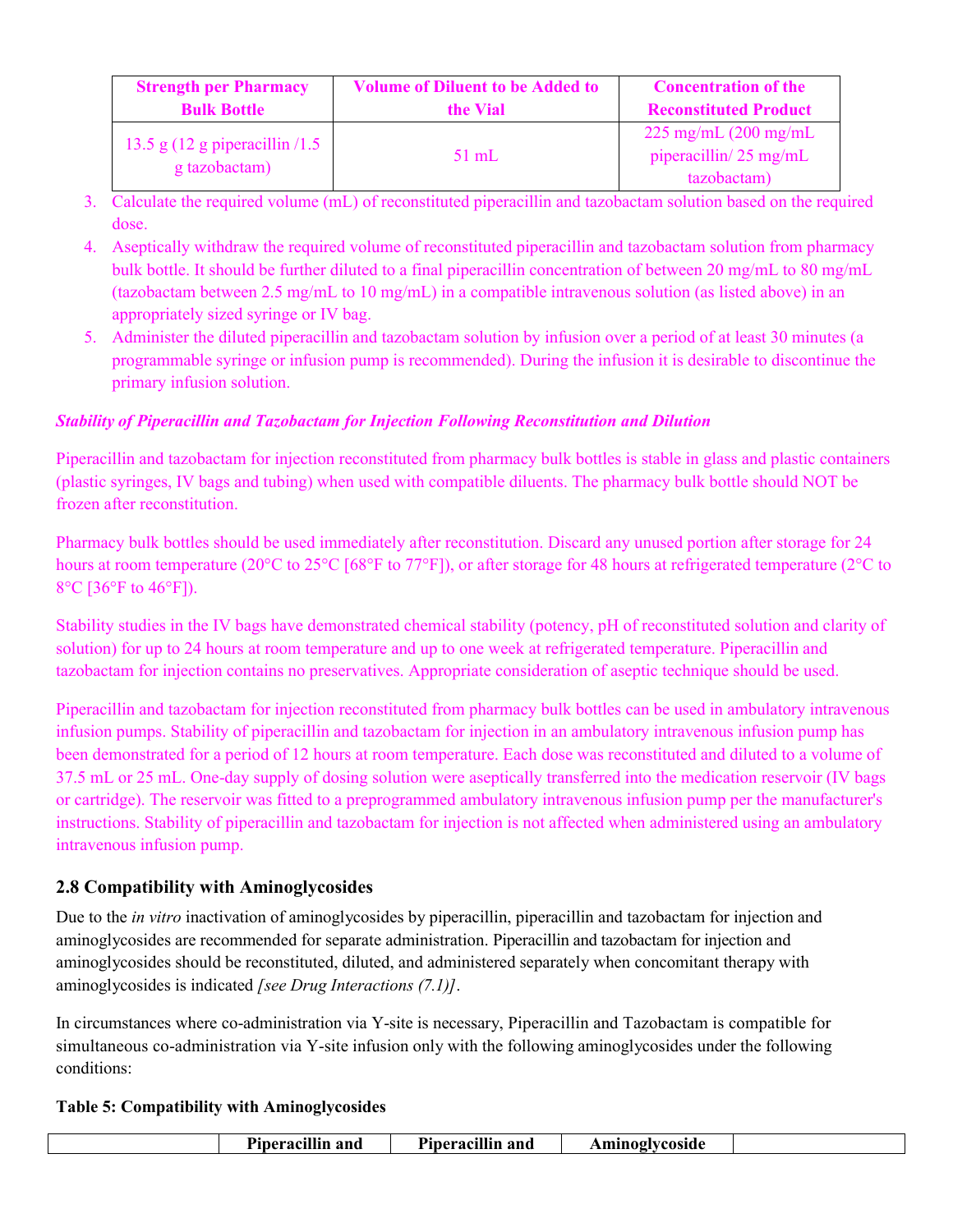| Aminoglycoside | <b>Tazobactam for</b><br><b>Injection Dose</b><br>(grams) | <b>Tazobactam for</b><br><b>Injection Diluent</b><br>Volume $*$ (mL) | Concentration<br>Range <sup>†</sup><br>(mg/mL) | Acceptable<br><b>Diluents</b>                |
|----------------|-----------------------------------------------------------|----------------------------------------------------------------------|------------------------------------------------|----------------------------------------------|
| Amikacin       | 2.25, 3.375, 4.5                                          | 50, 100, 150                                                         | $1.75 - 7.5$                                   | 0.9% sodium chloride<br>or $5\%$ dextrose    |
| Gentamicin     | 2.25, 3.375, 4.5                                          | 50, 100, 150                                                         | $0.7 - 3.32$                                   | $0.9\%$ sodium chloride<br>or $5\%$ dextrose |

\* Diluent volumes apply only to single vials and bulk pharmacy containers.

† The concentration ranges in **Table 5** are based on administration of the aminoglycoside in divided doses (10 to 15 mg/kg/day in two daily doses for amikacin and 3 to 5 mg/kg/day in three daily doses for gentamicin). Administration of amikacin or gentamicin in a single daily dose or in doses exceeding those stated above via Y-site with piperacillin and tazobactam for injection has not been evaluated. See package insert for each aminoglycoside for complete Dosage and Administration instructions.

Only the concentration and diluents for amikacin or gentamicin with the dosages of piperacillin and tazobactam for injection listed above have been established as compatible for co-administration via Y-site infusion. Simultaneous coadministration via Y-site infusion in any manner other than listed above may result in inactivation of the aminoglycoside by piperacillin and tazobactam for injection.

Piperacillin and tazobactam for injection is not compatible with tobramycin for simultaneous co-administration via Y-site infusion. Compatibility of piperacillin and tazobactam for injection with other aminoglycosides has not been established.

Parenteral drug products should be inspected visually for particulate matter and discoloration prior to administration, whenever solution and container permit.

# **3 DOSAGE FORMS AND STRENGTHS**

Piperacillin and tazobactam for injection, USP pharmacy bulk package is supplied as a white to yellowish powder in a bottle of the following size:

Piperacillin and tazobactam for injection 13.5 g pharmacy bulk bottle contains piperacillin sodium equivalent to 12 grams of piperacillin and tazobactam sodium equivalent to 1.5 grams tazobactam.

# **4 CONTRAINDICATIONS**

Piperacillin and tazobactam for injection is contraindicated in patients with a history of allergic reactions to any of the penicillins, cephalosporins, or beta-lactamase inhibitors.

# **5 WARNINGS AND PRECAUTIONS**

# **5.1 Hypersensitivity Adverse Reactions**

Serious and occasionally fatal hypersensitivity (anaphylactic/anaphylactoid) reactions (including shock) have been reported in patients receiving therapy with piperacillin and tazobactam for injection. These reactions are more likely to occur in individuals with a history of penicillin, cephalosporin, or carbapenem hypersensitivity or a history of sensitivity to multiple allergens. Before initiating therapy with piperacillin and tazobactam for injection, careful inquiry should be made concerning previous hypersensitivity reactions. If an allergic reaction occurs, piperacillin and tazobactam for injection should be discontinued and appropriate therapy instituted.

# **5.2 Severe Cutaneous Adverse Reactions**

Piperacillin and tazobactam for injection may cause severe cutaneous adverse reactions, such as Stevens-Johnson syndrome, toxic epidermal necrolysis, drug reaction with eosinophilia and systemic symptoms, and acute generalized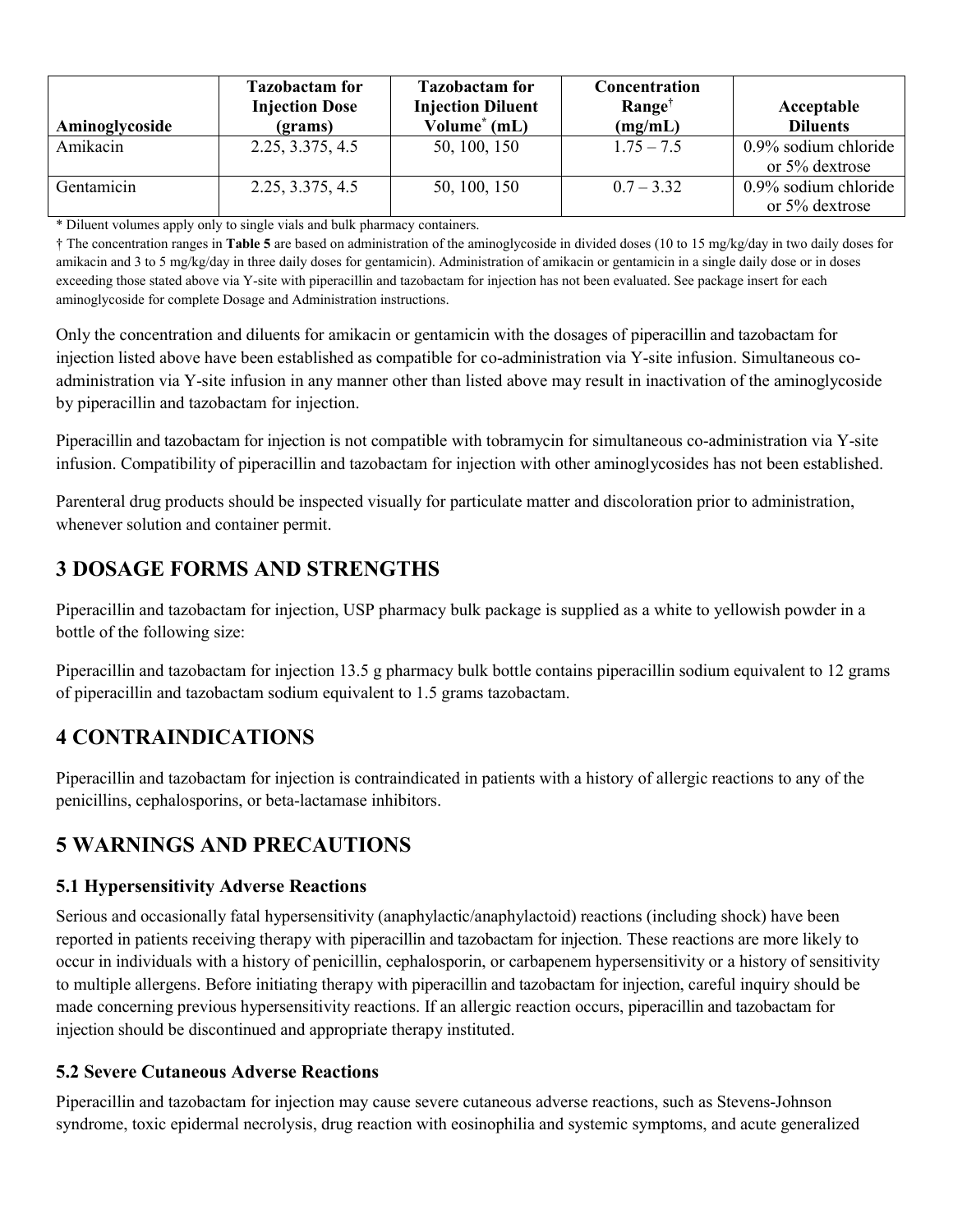exanthematous pustulosis. If patients develop a skin rash they should be monitored closely and piperacillin and tazobactam for injection discontinued if lesions progress.

# **5.3 Hematologic Adverse Reactions**

Bleeding manifestations have occurred in some patients receiving beta-lactam drugs, including piperacillin. These reactions have sometimes been associated with abnormalities of coagulation tests such as clotting time, platelet aggregation and prothrombin time, and are more likely to occur in patients with renal failure. If bleeding manifestations occur, piperacillin and tazobactam for injection should be discontinued and appropriate therapy instituted.

The leukopenia/neutropenia associated with piperacillin and tazobactam for injection administration appears to be reversible and most frequently associated with prolonged administration.

Periodic assessment of hematopoietic function should be performed, especially with prolonged therapy, i.e.,  $\geq 21$  days *[see Adverse Reactions (6.1)]*.

# **5.4 Central Nervous System Adverse Reactions**

As with other penicillins, piperacillin and tazobactam for injection may cause neuromuscular excitability or seizures. Patients receiving higher doses, especially patients with renal impairment may be at greater risk for central nervous system adverse reactions. Closely monitor patients with renal impairment or seizure disorders for signs and symptoms of neuromuscular excitability or seizures [*see Adverse Reactions (6.2)*].

# **5.5 Nephrotoxicity in Critically ill Patients**

The use of piperacillin and tazobactam for injection was found to be an independent risk factor for renal failure and was associated with delayed recovery of renal function as compared to other beta-lactam antibacterial drugs in a randomized, multicenter, controlled trial in critically ill patients *[see Adverse Reactions (6.1)].* Based on this study, alternative treatment options should be considered in the critically ill population. If alternative treatment options are inadequate or unavailable, monitor renal function during treatment with piperacillin and tazobactam for injection *[see Dosage and Administration (2.4)]*.

Combined use of piperacillin/tazobactam and vancomycin may be associated with an increased incidence of acute kidney injury *[see Drug Interactions (7.3)].*

# **5.6 Electrolyte Effects**

Piperacillin and tazobactam for injection contains a total of 2.35 mEq (54 mg) of Na+ (sodium) per gram of piperacillin in the combination product. This should be considered when treating patients requiring restricted salt intake.

Periodic electrolyte determinations should be performed in patients with low potassium reserves, and the possibility of hypokalemia should be kept in mind with patients who have potentially low potassium reserves and who are receiving cytotoxic therapy or diuretics.

# **5.7** *Clostridioides difficile -* **Associated Diarrhea**

*Clostridioides difficile -* associated diarrhea (CDAD) has been reported with use of nearly all antibacterial agents, including piperacillin and tazobactam for injection, and may range in severity from mild diarrhea to fatal colitis. Treatment with antibacterial agents alters the normal flora of the colon leading to overgrowth of *C. difficile*.

*C. difficile* produces toxins A and B which contribute to the development of CDAD. Hypertoxin producing strains of *C. difficile* cause increased morbidity and mortality, as these infections can be refractory to antimicrobial therapy and may require colectomy. CDAD must be considered in all patients who present with diarrhea following antibacterial drug use.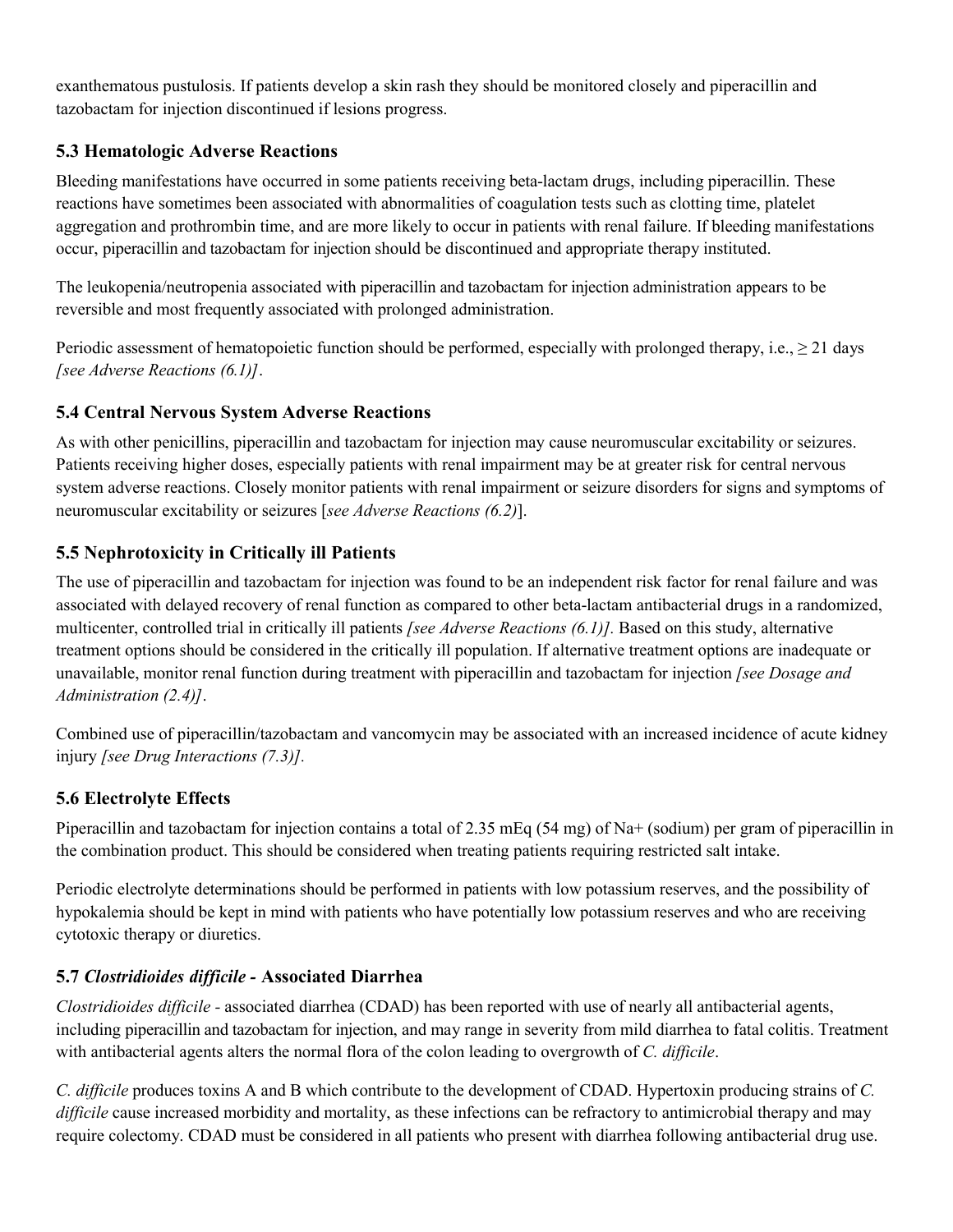Careful medical history is necessary since CDAD has been reported to occur over two months after the administration of antibacterial agents.

If CDAD is suspected or confirmed, ongoing antibacterial drug use not directed against *C. difficile* may need to be discontinued. Appropriate fluid and electrolyte management, protein supplementation, antibacterial treatment of *C. difficile*, and surgical evaluation should be instituted as clinically indicated.

# **5.8 Development of Drug-Resistant Bacteria**

Prescribing piperacillin and tazobactam for injection in the absence of a proven or strongly suspected bacterial infection or a prophylactic indication is unlikely to provide benefit to the patient and increases the risk of development of drugresistant bacteria.

# **6 ADVERSE REACTIONS**

# **6.1 Clinical Trials Experience**

Because clinical trials are conducted under widely varying conditions, adverse reaction rates observed in the clinical trials of a drug cannot be directly compared to rates in the clinical trials of another drug and may not reflect the rates observed in practice.

### *Clinical Trials in Adult Patients*

During the initial clinical investigations, 2621 patients worldwide were treated with piperacillin and tazobactam for injection in phase 3 trials. In the key North American monotherapy clinical trials (n=830 patients), 90% of the adverse events reported were mild to moderate in severity and transient in nature. However, in 3.2% of the patients treated worldwide, piperacillin and tazobactam for injection was discontinued because of adverse events primarily involving the skin (1.3%), including rash and pruritus; the gastrointestinal system (0.9%), including diarrhea, nausea, and vomiting; and allergic reactions (0.5%).

### **Table 6: Adverse Reactions from Piperacillin and Tazobactam for Injection Monotherapy Clinical Trials**

| <b>System Organ Class</b>                              |
|--------------------------------------------------------|
| <b>Adverse Reaction</b>                                |
| <b>Gastrointestinal disorders</b>                      |
| Diarrhea $(11.3\%)$                                    |
| Constipation (7.7%)                                    |
| Nausea $(6.9\%)$                                       |
| Vomiting $(3.3\%)$                                     |
| Dyspepsia $(3.3\%)$                                    |
| Abdominal pain (1.3%)                                  |
| General disorders and administration site conditions   |
| Fever $(2.4\%)$                                        |
| Injection site reaction $(\leq 1\%)$                   |
| Rigors $( \leq 1\%)$                                   |
| <b>Immune system disorders</b>                         |
| Anaphylaxis $(\leq 1\%)$                               |
| <b>Infections and infestations</b>                     |
| Candidiasis $(1.6\%)$                                  |
| Pseudomembranous colitis $(\leq 1\%)$                  |
| <b>Metabolism and nutrition disorders</b>              |
| Hypoglycemia $(\leq 1\%)$                              |
| <b>Musculoskeletal and connective tissue disorders</b> |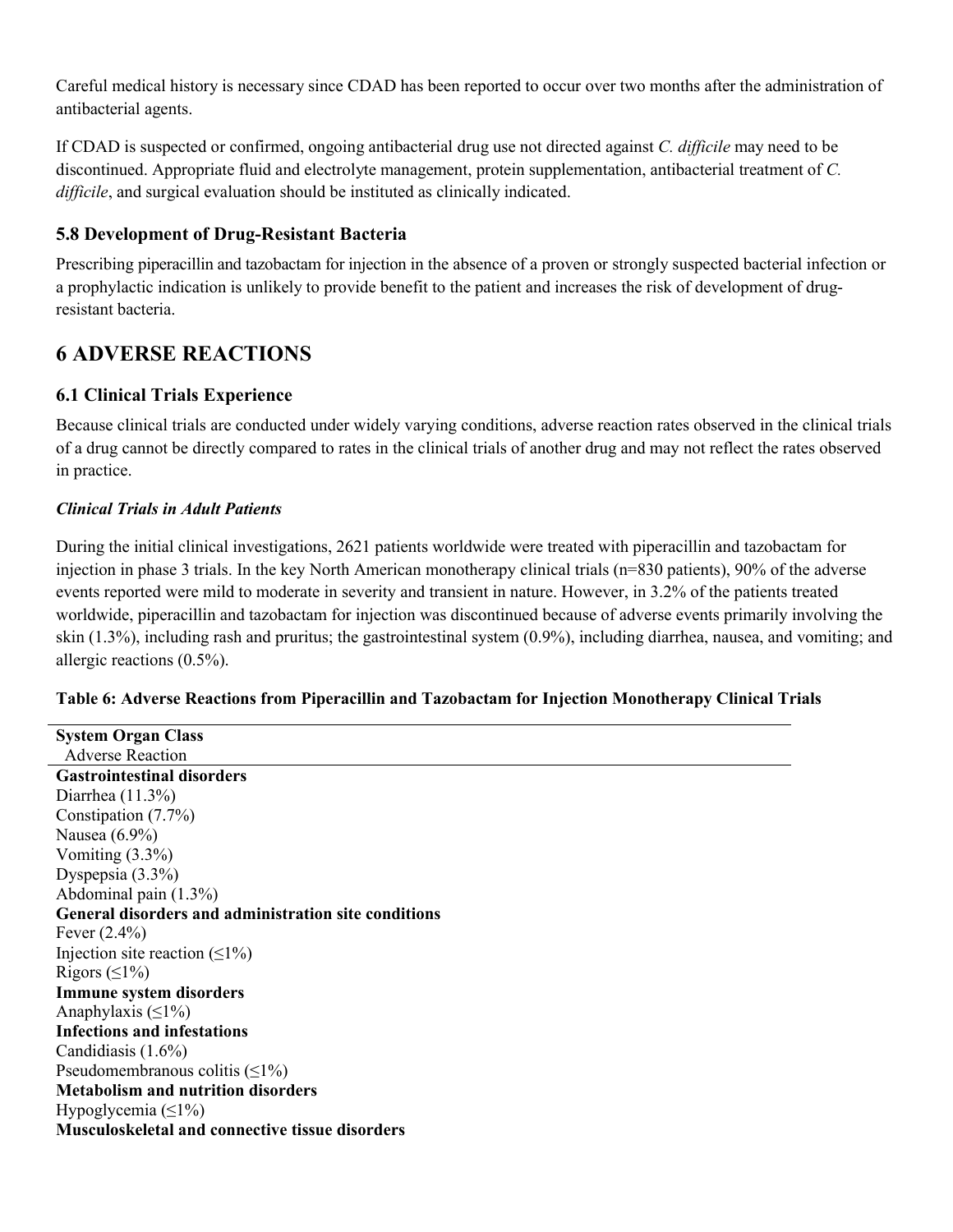**System Organ Class** Adverse Reaction Myalgia  $(≤1%)$ Arthralgia ( $\leq$ 1%) **Nervous system disorders** Headache (7.7%) **Psychiatric disorders** Insomnia (6.6%) **Skin and subcutaneous tissue disorders** Rash (4.2%, including maculopapular, bullous, and urticarial) Pruritus (3.1%) Purpura  $(\leq 1\%)$ **Vascular disorders** Phlebitis (1.3%) Thrombophlebitis  $(\leq 1\%)$ Hypotension  $(\leq 1\%)$ Flushing  $(\leq 1\%)$ **Respiratory, thoracic and mediastinal disorders** Epistaxis  $(\leq 1\%)$ 

#### *Nosocomial Pneumonia Trials*

Two trials of nosocomial lower respiratory tract infections were conducted. In one study, 222 patients were treated with piperacillin and tazobactam for injection in a dosing regimen of 4.5 g every 6 hours in combination with an aminoglycoside and 215 patients were treated with imipenem/cilastatin (500 mg/500 mg every 6 hours) in combination with an aminoglycoside. In this trial, treatment-emergent adverse events were reported by 402 patients, 204 (91.9%) in the piperacillin/tazobactam group and 198 (92.1%) in the imipenem/cilastatin group. Twenty-five (11%) patients in the piperacillin/tazobactam group and 14 (6.5%) in the imipenem/cilastatin group ( $p > 0.05$ ) discontinued treatment due to an adverse event.

The second trial used a dosing regimen of 3.375 g given every 4 hours with an aminoglycoside.

### **Table 7: Adverse Reactions from Piperacillin and Tazobactam Injection plus Aminoglycoside Clinical Trials\***

**System Organ Class** Adverse Reaction **Blood and lymphatic system disorders** Thrombocythemia (1.4%) Anemia ( $\leq$ 1%) Thrombocytopenia (≤1%) Eosinophilia ( $\leq$ 1%) **Gastrointestinal disorders** Diarrhea (20%) Constipation (8.4%) Nausea (5.8%) Vomiting (2.7%) Dyspepsia (1.9%) Abdominal pain (1.8%) Stomatitis  $(≤1%)$ **General disorders and administration site conditions** Fever (3.2%) Injection site reaction  $(\leq 1\%)$ **Infections and infestations** Oral candidiasis (3.9%)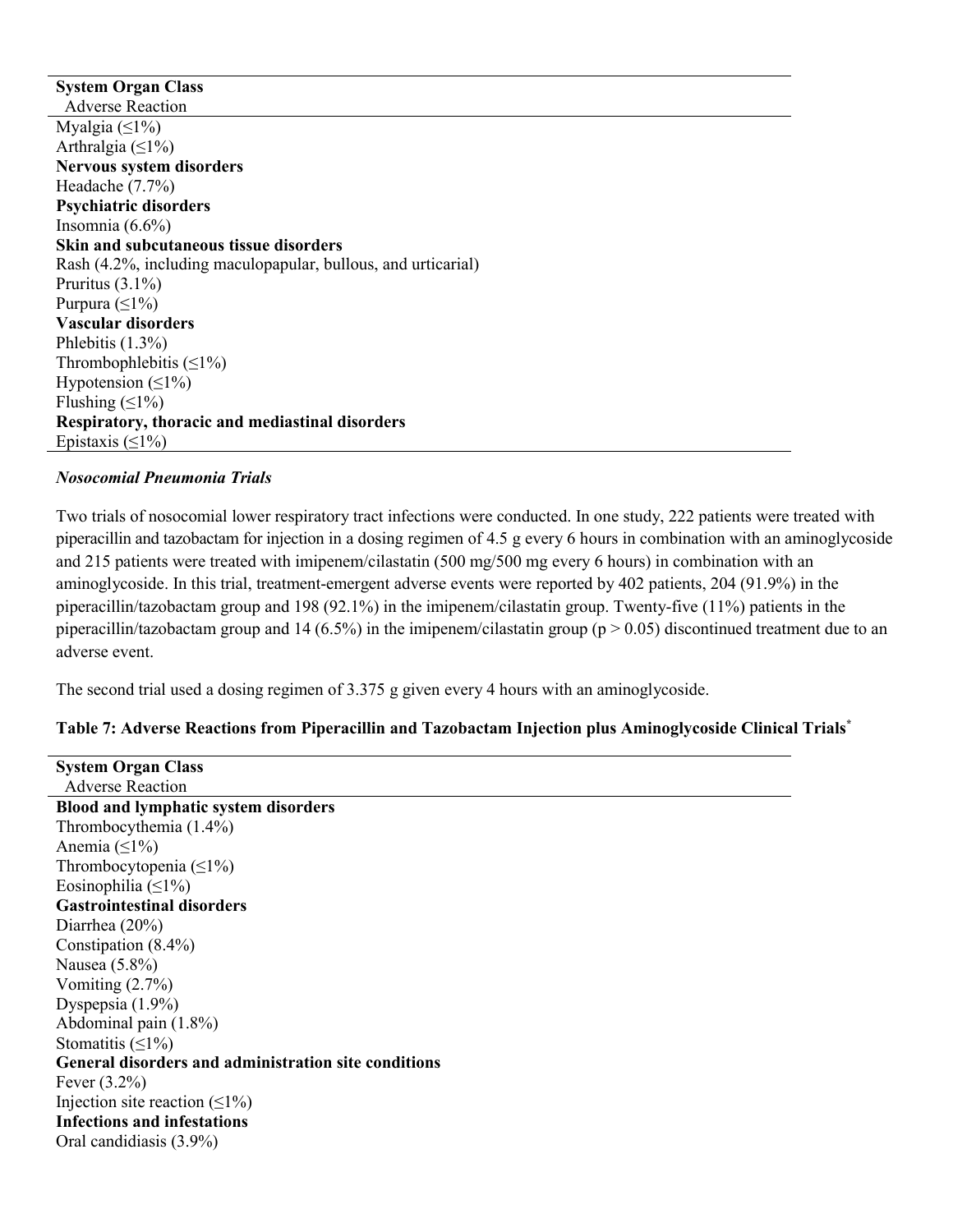#### **System Organ Class** Adverse Reaction Candidiasis (1.8%) **Investigations** BUN increased (1.8%) Blood creatinine increased (1.8%) Liver function test abnormal (1.4%) Alkaline phosphatase increased  $(\leq 1\%)$ Aspartate aminotransferase increased  $(\leq 1\%)$ Alanine aminotransferase increased  $(≤1%)$ **Metabolism and nutrition disorders** Hypoglycemia (≤1%) Hypokalemia ( $\leq$ 1%) **Nervous system disorders** Headache (4.5%) **Psychiatric disorders** Insomnia (4.5%) **Renal and urinary disorders** Renal failure  $(\leq 1\%)$ **Skin and subcutaneous tissue disorders** Rash (3.9%) Pruritus (3.2%) **Vascular disorders** Thrombophlebitis (1.3%) Hypotension (1.3%)

\* For adverse drug reactions that appeared in both studies the higher frequency is presented.

#### *Other Trials: Nephrotoxicity*

In a randomized, multicenter, controlled trial in 1200 adult critically ill patients, piperacillin/tazobactam was found to be a risk factor for renal failure (odds ratio 1.7, 95% CI 1.18 to 2.43), and associated with delayed recovery of renal function as compared to other beta-lactam antibacterial drugs<sup>1</sup> [see Warnings and Precautions (5.5)].

### *Adverse Laboratory Changes (Seen During Clinical Trials)*

Of the trials reported, including that of nosocomial lower respiratory tract infections in which a higher dose of piperacillin and tazobactam for injection was used in combination with an aminoglycoside, changes in laboratory parameters include:

*Hematologic* - decreases in hemoglobin and hematocrit, thrombocytopenia, increases in platelet count, eosinophilia, leukopenia, neutropenia. These patients were withdrawn from therapy; some had accompanying systemic symptoms (e.g., fever, rigors, chills)

*Coagulation* - positive direct Coombs' test, prolonged prothrombin time, prolonged partial thromboplastin time

*Hepatic* - transient elevations of AST (SGOT), ALT (SGPT), alkaline phosphatase, bilirubin

*Renal* - increases in serum creatinine, blood urea nitrogen

Additional laboratory events include abnormalities in electrolytes (i.e., increases and decreases in sodium, potassium, and calcium), hyperglycemia, decreases in total protein or albumin, blood glucose decreased, gamma-glutamyltransferase increased, hypokalemia, and bleeding time prolonged.

#### *Clinical Trials in Pediatric Patients*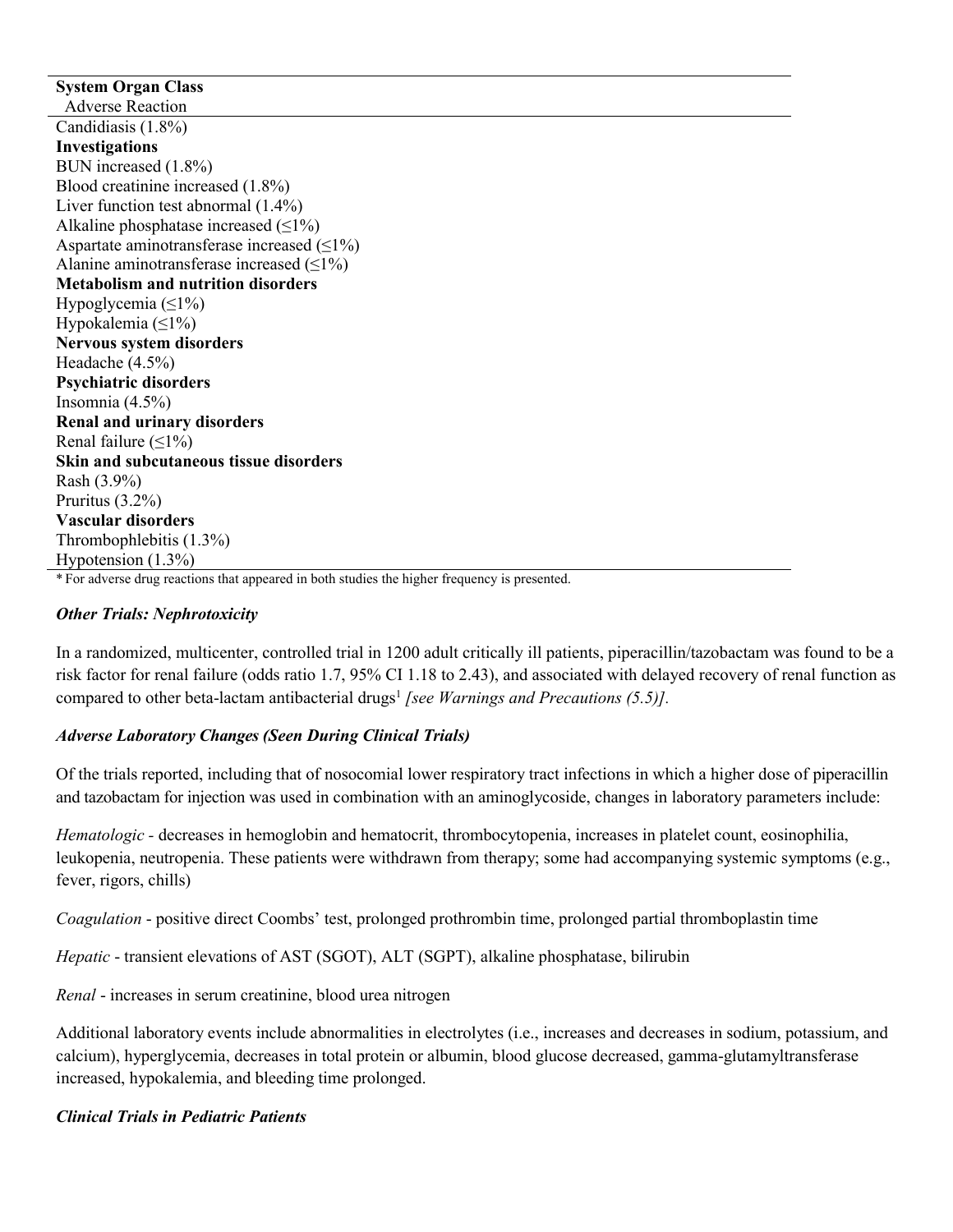Clinical studies of piperacillin and tazobactam in pediatric patients suggest a similar safety profile to that seen in adults.

In a prospective, randomized, comparative, open-label clinical trial of pediatric patients, 2 to 12 years of age, with intraabdominal infections (including appendicitis and/or peritonitis), 273 patients were treated with piperacillin and tazobactam 112.5 mg/kg given IV every 8 hours and 269 patients were treated with cefotaxime (50 mg/kg) plus metronidazole (7.5 mg/kg) every 8 hours. In this trial, treatment-emergent adverse events were reported by 146 patients, 73 (26.7%) in the piperacillin and tazobactam group and 73 (27.1%) in the cefotaxime/metronidazole group. Six patients (2.2%) in the piperacillin and tazobactam group and 5 patients (1.9%) in the cefotaxime/metronidazole group discontinued due to an adverse event.

In a retrospective, cohort study, 140 pediatric patients 2 months to less than 18 years of age with nosocomial pneumonia were treated with piperacillin and tazobactam and 267 patients were treated with comparators (which included ticarcillinclavulanate, carbapenems, ceftazidime, cefepime, or ciprofloxacin). The rates of serious adverse reactions were generally similar between the piperacillin and tazobactam and comparator groups, including patients aged 2 months to 9 months treated with piperacillin and tazobactam 90 mg/kg IV every 6 hours and patients older than 9 months and less than 18 years of age treated with piperacillin and tazobactam 112.5 mg/kg IV every 6 hours.

# **6.2 Post-Marketing Experience**

In addition to the adverse drug reactions identified in clinical trials in **Table 6** and **Table 7**, the following adverse reactions have been identified during post-approval use of piperacillin and tazobactam for injection. Because these reactions are reported voluntarily from a population of uncertain size, it is not always possible to reliably estimate their frequency or establish a causal relationship to drug exposure.

*Hepatobiliary* - hepatitis, jaundice

*Hematologic* - hemolytic anemia, agranulocytosis, pancytopenia

*Immune* - hypersensitivity reactions, anaphylactic/anaphylactoid reactions (including shock)

*Renal* - interstitial nephritis

*Nervous system disorders* - seizures

*Psychiatric disorders* - delirium

*Respiratory* - eosinophilic pneumonia

*Skin and Appendages*–erythema multiforme, Stevens-Johnson syndrome, toxic epidermal necrolysis, drug reaction with eosinophilia and systemic symptoms, (DRESS), acute generalized exanthematous pustulosis (AGEP), dermatitis exfoliative

Post-marketing experience with piperacillin and tazobactam for injection in pediatric patients suggests a similar safety profile to that seen in adults.

# **6.3 Additional Experience with Piperacillin**

The following adverse reaction has also been reported for piperacillin for injection:

Skeletal - prolonged neuromuscular blockade *[see Drug Interactions (7.5)]*.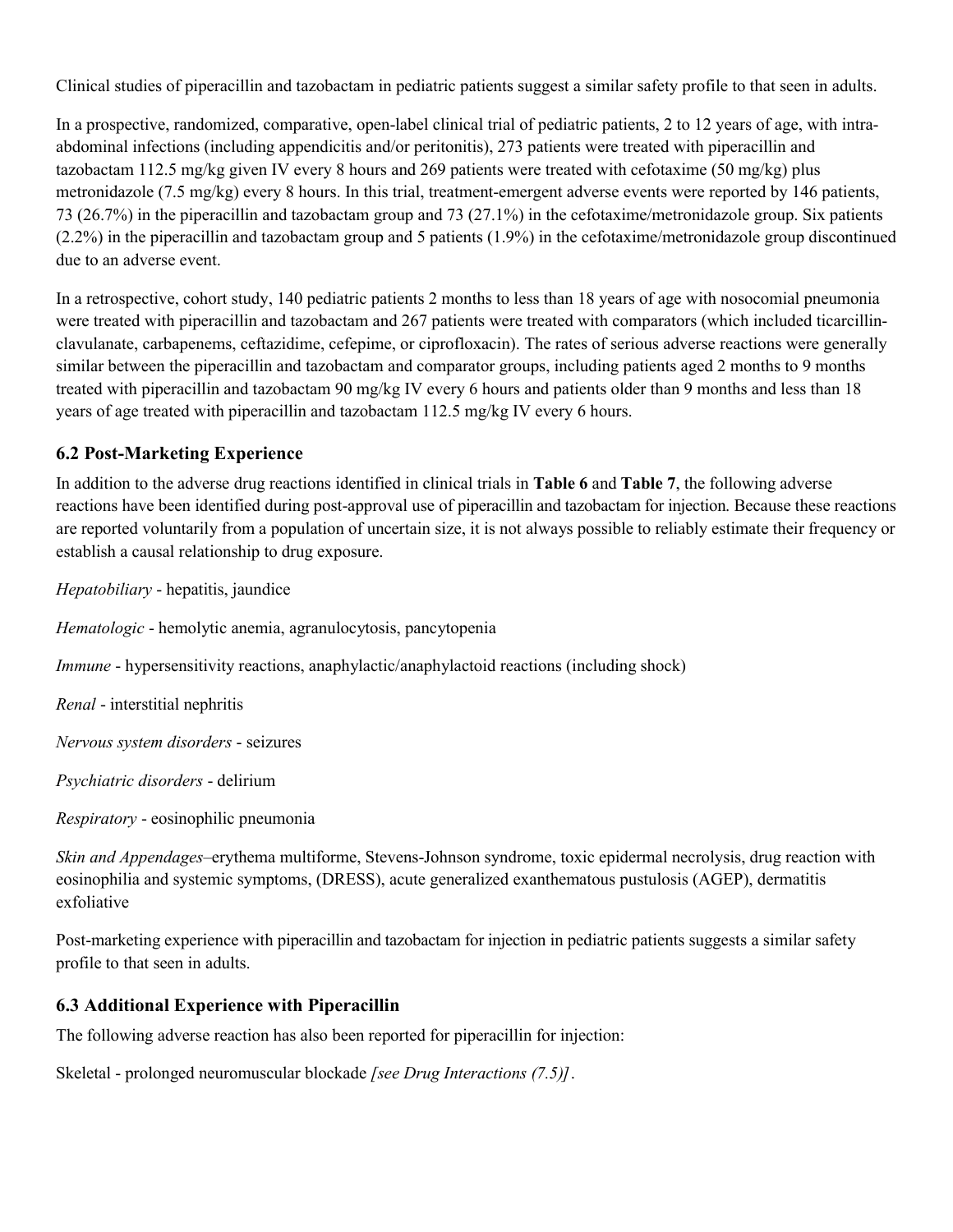# **7 DRUG INTERACTIONS**

# **7.1 Aminoglycosides**

Piperacillin may inactivate aminoglycosides by converting them to microbiologically inert amides.

### *In vivo* inactivation:

When aminoglycosides are administered in conjunction with piperacillin to patients with end-stage renal disease requiring hemodialysis, the concentrations of the aminoglycosides (especially tobramycin) may be significantly reduced and should be monitored.

Sequential administration of piperacillin and tazobactam for injection and tobramycin to patients with either normal renal function or mild to moderate renal impairment has been shown to modestly decrease serum concentrations of tobramycin but no dosage adjustment is considered necessary.

#### *In vitro* inactivation:

Due to the *in vitro* inactivation of aminoglycosides by piperacillin, piperacillin and tazobactam for injection and aminoglycosides are recommended for separate administration. Piperacillin and tazobactam for injection and aminoglycosides should be reconstituted, diluted, and administered separately when concomitant therapy with aminoglycosides is indicated. Piperacillin and tazobactam for injection is compatible with amikacin and gentamicin for simultaneous Y-site infusion in certain diluents and at specific concentrations. Piperacillin and tazobactam for injection is not compatible with tobramycin for simultaneous Y-site infusion *[see Dosage and Administration (2.8)]*.

### **7.2 Probenecid**

Probenecid administered concomitantly with piperacillin and tazobactam for injection prolongs the half-life of piperacillin by 21% and that of tazobactam by 71% because probenecid inhibits tubular renal secretion of both piperacillin and tazobactam. Probenecid should not be co-administered with piperacillin and tazobactam for injection unless the benefit outweighs the risk.

# **7.3 Vancomycin**

Studies have detected an increased incidence of acute kidney injury in patients concomitantly administered piperacillin/tazobactam and vancomycin as compared to vancomycin alone *[see Warnings and Precautions (5.5)].* Monitor kidney function in patients concomitantly administered with piperacillin/tazobactam and vancomycin.

No pharmacokinetic interactions have been noted between piperacillin/tazobactam and vancomycin.

# **7.4 Anticoagulants**

Coagulation parameters should be tested more frequently and monitored regularly during simultaneous administration of high doses of heparin, oral anticoagulants, or other drugs that may affect the blood coagulation system or the thrombocyte function *[see Warnings and Precautions (5.3)]*.

# **7.5 Vecuronium**

Piperacillin when used concomitantly with vecuronium has been implicated in the prolongation of the neuromuscular blockade of vecuronium. Piperacillin and tazobactam for injection could produce the same phenomenon if given along with vecuronium. Due to their similar mechanism of action, it is expected that the neuromuscular blockade produced by any of the non-depolarizing neuromuscular blockers could be prolonged in the presence of piperacillin. Monitor for adverse reactions related to neuromuscular blockade (see package insert for vecuronium bromide).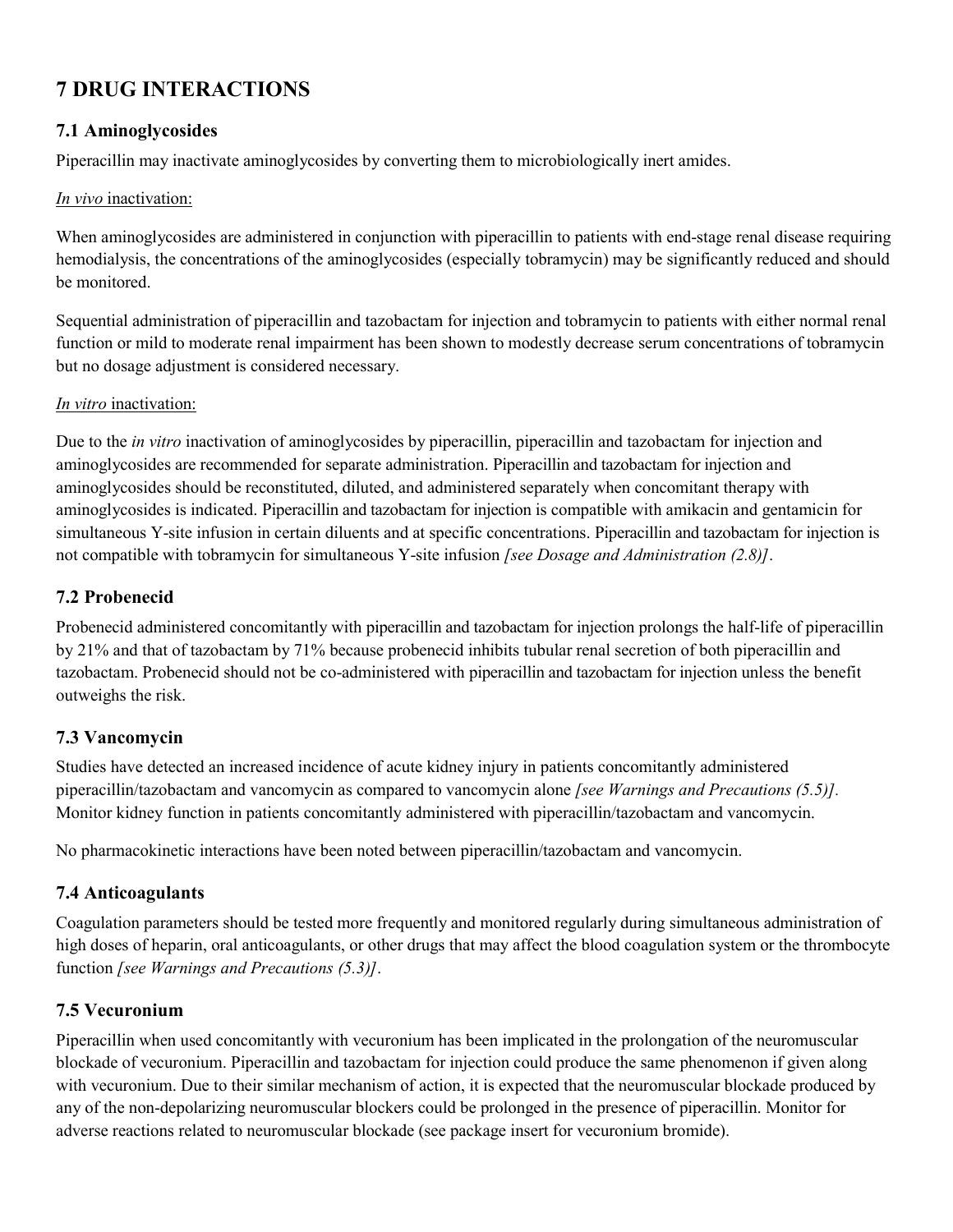# **7.6 Methotrexate**

Limited data suggests that co-administration of methotrexate and piperacillin may reduce the clearance of methotrexate due to competition for renal secretion. The impact of tazobactam on the elimination of methotrexate has not been evaluated. If concurrent therapy is necessary, serum concentrations of methotrexate as well as the signs and symptoms of methotrexate toxicity should be frequently monitored.

# **7.7 Effects on Laboratory Tests**

There have been reports of positive test results using the Bio-Rad Laboratories Platelia Aspergillus EIA test in patients receiving piperacillin/tazobactam injection who were subsequently found to be free of Aspergillus infection. Crossreactions with non-Aspergillus polysaccharides and polyfuranoses with the Bio-Rad Laboratories Platelia Aspergillus EIA test have been reported. Therefore, positive test results in patients receiving piperacillin/tazobactam should be interpreted cautiously and confirmed by other diagnostic methods.

As with other penicillins, the administration of piperacillin and tazobactam for injection may result in a false-positive reaction for glucose in the urine using a copper-reduction method (CLINITEST ®). It is recommended that glucose tests based on enzymatic glucose oxidase reactions be used.

# **8 USE IN SPECIFIC POPULATIONS**

# **8.1 Pregnancy**

### *Risk Summary*

Piperacillin and tazobactam cross the placenta in humans. However, there are insufficient data with piperacillin and/or tazobactam in pregnant women to inform a drug-associated risk for major birth defects and miscarriage. No fetal structural abnormalities were observed in rats or mice when piperacillin/tazobactam was administered intravenously during organogenesis at doses 1 to 2 times and 2 to 3 times the human dose of piperacillin and tazobactam, respectively, based on body-surface area (mg/m<sup>2</sup>). However, fetotoxicity in the presence of maternal toxicity was observed in developmental toxicity and peri/postnatal studies conducted in rats (intraperitoneal administration prior to mating and throughout gestation or from gestation day 17 through lactation day 21) at doses less than the maximum recommended human daily dose based on body-surface area (mg/m<sup>2</sup>) [*see Data*].

The background risk of major birth defects and miscarriage for the indicated population is unknown. In the U.S. general population, the estimated background risk of major birth defects and miscarriage in clinically recognized pregnancies is 2 to 4% and 15 to 20%, respectively.

# *Data*

### *Animal Data*

In embryo-fetal development studies in mice and rats, pregnant animals received intravenous doses of piperacillin/tazobactam up to 3000/750 mg/kg/day during the period of organogenesis. There was no evidence of teratogenicity up to the highest dose evaluated, which is 1 to 2 times and 2 to 3 times the human dose of piperacillin and tazobactam, in mice and rats respectively, based on body-surface area  $(mg/m<sub>2</sub>)$ . Fetal body weights were reduced in rats at maternally toxic doses at or above 500/62.5 mg/kg/day, minimally representing 0.4 times the human dose of both piperacillin and tazobactam based on body-surface area  $(mg/m<sub>2</sub>)$ .

A fertility and general reproduction study in rats using intraperitoneal administration of tazobactam or the combination piperacillin/tazobactam prior to mating and through the end of gestation, reported a decrease in litter size in the presence of maternal toxicity at 640 mg/kg/day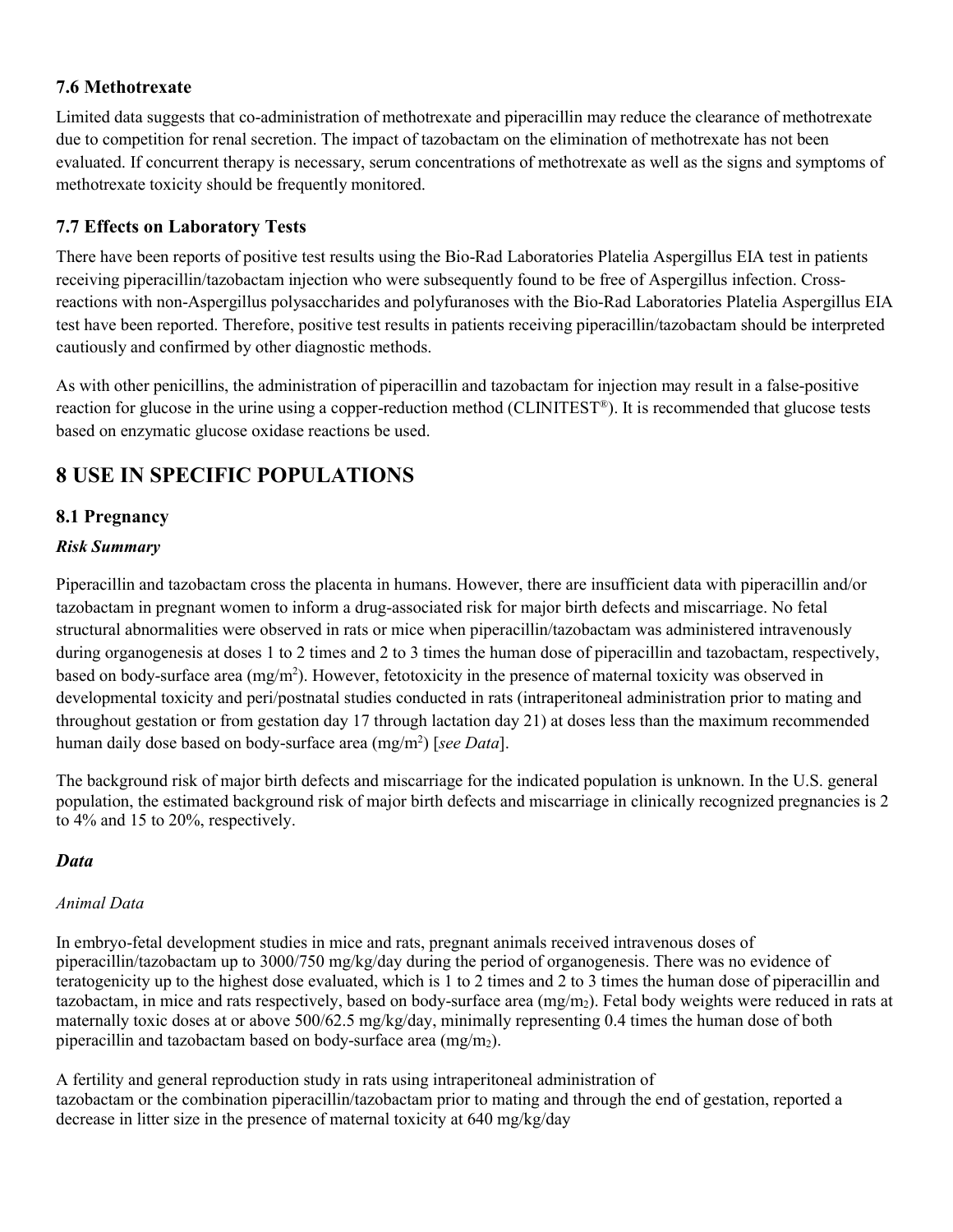tazobactam (4 times the human dose of tazobactam based on body-surface area), and decreased litter size and an increase in fetuses with ossification delays and variations of ribs, concurrent with maternal toxicity at ≥640/160 mg/kg/day piperacillin/tazobactam (0.5 times and 1 times the human dose of piperacillin and tazobactam, respectively, based on body-surface area).

Peri/postnatal development in rats was impaired with reduced pup weights, increased stillbirths, and increased pup mortality concurrent with maternal toxicity after intraperitoneal administration of tazobactam alone at doses ≥320 mg/kg/day (2 times the human dose based on body surface area) or of the combination piperacillin/tazobactam at doses ≥640/160 mg/kg/day (0.5 times and 1 times the human dose of piperacillin and tazobactam, respectively, based on bodysurface area) from gestation day 17 through lactation day 21.

# **8.2 Lactation**

### *Risk Summary*

Piperacillin is excreted in human milk; tazobactam concentrations in human milk have not been studied. No information is available on the effects of piperacillin and tazobactam on the breast-fed child or on milk production. The developmental and health benefits of breastfeeding should be considered along with the mother's clinical need for piperacillin and tazobactam for injection and any potential adverse effects on the breastfed child from piperacillin and tazobactam for injection or from the underlying maternal condition.

# **8.4 Pediatric Use**

The safety and effectiveness of piperacillin and tazobactam for injection for intra-abdominal infections, and nosocomial pneumonia have been established in pediatric patients 2 months of age and older.

Use of piperacillin and tazobactam for injection in pediatric patients 2 months of age and older with intra-abdominal infections including appendicitis and/or peritonitis is supported by evidence from well-controlled studies and pharmacokinetic studies in adults and in pediatric patients. This includes a prospective, randomized, comparative, openlabel clinical trial with 542 pediatric patients 2 to 12 years of age with intra-abdominal infections (including appendicitis and/or peritonitis), in which 273 pediatric patients received piperacillin/tazobactam *[see Adverse Reactions (6.1) and Clinical Pharmacology (12.3)]*.

Use of piperacillin and tazobactam for injection in pediatric patients 2 months of age and older with nosocomial pneumonia is supported by evidence from well-controlled studies in adults with nosocomial pneumonia, a simulation study performed with a population pharmacokinetic model, and a retrospective, cohort study of pediatric patients with nosocomial pneumonia in which 140 pediatric patients were treated with piperacillin and tazobactam for injection and 267 patients treated with comparators (which included ticarcillin-clavulanate, carbapenems, ceftazidime, cefepime, or ciprofloxacin) *[see Adverse Reactions (6.1) and Clinical Pharmacology (12.3)].*

The safety and effectiveness of piperacillin and tazobactam for injection have not been established in pediatric patients less than 2 months of age *[see Clinical Pharmacology (12) and Dosage and Administration (2)].*

Dosage of piperacillin and tazobactam for injection in pediatric patients with renal impairment has not been determined.

# **8.5 Geriatric Use**

Patients over 65 years are not at an increased risk of developing adverse effects solely because of age. However, dosage should be adjusted in the presence of renal impairment *[see Dosage and Administration (2)]*.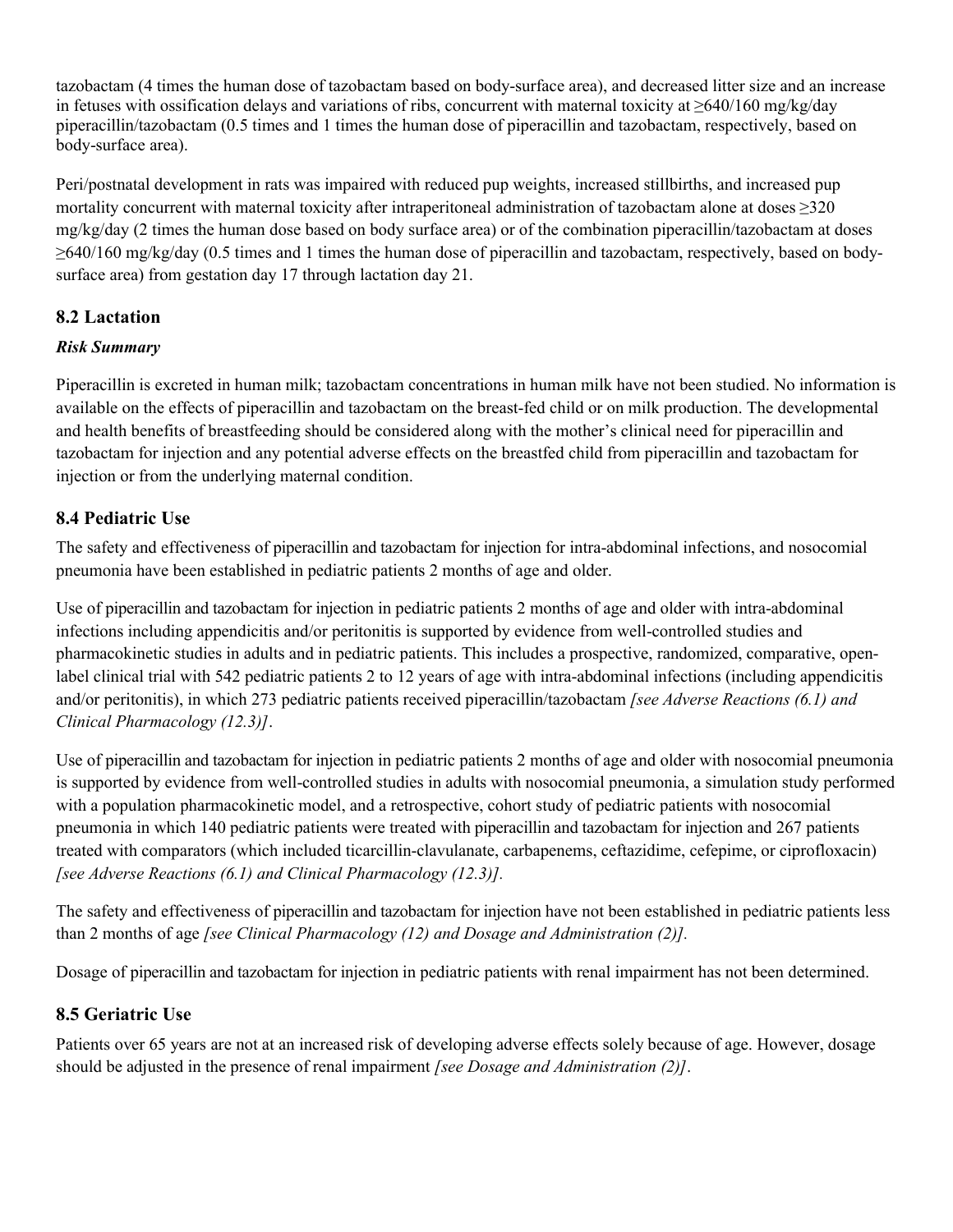In general, dose selection for an elderly patient should be cautious, usually starting at the low end of the dosing range, reflecting the greater frequency of decreased hepatic, renal, or cardiac function, and of concomitant disease or other drug therapy.

Piperacillin and tazobactam for injection contains 54 mg (2.35 mEq) of sodium per gram of piperacillin in the combination product. At the usual recommended doses, patients would receive between 648 and 864 mg/day (28.2 and 37.6 mEq) of sodium. The geriatric population may respond with a blunted natriuresis to salt loading. This may be clinically important with regard to such diseases as congestive heart failure.

This drug is known to be substantially excreted by the kidney, and the risk of toxic reactions to this drug may be greater in patients with impaired renal function. Because elderly patients are more likely to have decreased renal function, care should be taken in dose selection, and it may be useful to monitor renal function.

# **8.6 Renal Impairment**

In patients with creatinine clearance  $\leq 40$  mL/min and dialysis patients (hemodialysis and CAPD), the intravenous dose of piperacillin and tazobactam for injection should be reduced to the degree of renal function impairment *[see Dosage and Administration (2)]*.

# **8.7 Hepatic Impairment**

Dosage adjustment of piperacillin and tazobactam for injection is not warranted in patients with hepatic cirrhosis *[see Clinical Pharmacology (12.3)]*.

# **8.8 Patients with Cystic Fibrosis**

As with other semisynthetic penicillins, piperacillin therapy has been associated with an increased incidence of fever and rash in cystic fibrosis patients.

# **10 OVERDOSAGE**

There have been postmarketing reports of overdose with piperacillin/tazobactam. The majority of those events experienced, including nausea, vomiting, and diarrhea, have also been reported with the usual recommended dosages. Patients may experience neuromuscular excitability or seizures if higher than recommended doses are given intravenously (particularly in the presence of renal failure) *[see Warnings and Precautions (5.4)]*.

Treatment should be supportive and symptomatic according the patient's clinical presentation. Excessive serum concentrations of either piperacillin or tazobactam may be reduced by hemodialysis. Following a single 3.375 g dose of piperacillin/tazobactam, the percentage of the piperacillin and tazobactam dose removed by hemodialysis was approximately 31% and 39%, respectively *[see Clinical Pharmacology (12)]*.

# **11 DESCRIPTION**

Piperacillin and tazobactam for injection, USP is an injectable antibacterial combination products consisting of the semisynthetic antibacterial piperacillin sodium and the beta-lactamase inhibitor tazobactam sodium for intravenous administration.

Piperacillin sodium is derived from D(-)-α-aminobenzyl-penicillin. The chemical name of piperacillin sodium is sodium (2*S*,5*R*,6*R*)-6-[(*R*)-2-(4-ethyl-2,3-dioxo-1-piperazine-carboxamido)-2-phenylacetamido]-3,3-dimethyl-7-oxo-4-thia-1 azabicyclo[3.2.0]heptane-2-carboxylate. The chemical formula is  $C_{23}H_{26}N_5N_4O_7S$  and the molecular weight is 539.5. The chemical structure of piperacillin sodium is: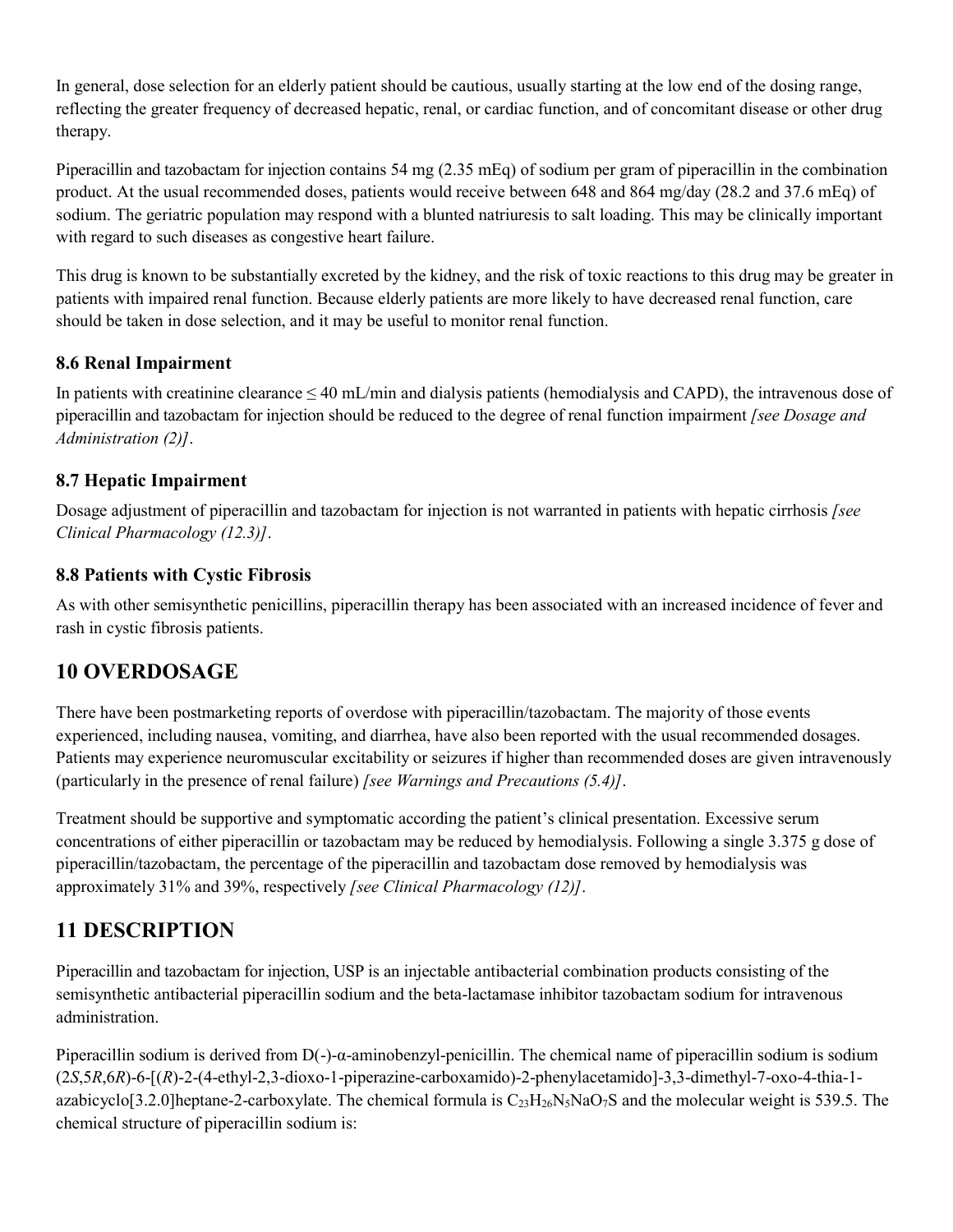

Tazobactam sodium, a derivative of the penicillin nucleus, is a penicillanic acid sulfone. Its chemical name is sodium (2*S,*3*S,*5*R*)-3-methyl-7-oxo-3-(1*H*-1,2,3-triazol-1-ylmethyl)-4-thia-1-azabicyclo[3.2.0]heptane-2-carboxylate-4,4-dioxide. The chemical formula is  $C_{10}H_{11}N_4N_4O_5S$  and the molecular weight is 322.3. The chemical structure of tazobactam sodium is:



Piperacillin and tazobactam for injection, USP, is a white to yellowish sterile, lyophilized powder consisting of piperacillin and tazobactam as their sodium salts packaged in a glass bottle. The product does not contain excipients or preservatives. Dilute solutions are colorless to yellowish.

Each piperacillin and tazobactam for injection, USP 13.5 g pharmacy bulk bottle contains piperacillin sodium equivalent to 12 grams of piperacillin and tazobactam sodium equivalent to 1.5 grams of tazobactam sufficient for delivery of multiple doses.

Piperacillin and tazobactam for injection, USP pharmacy bulk contains a total of 2.35 mEq (54 mg) of sodium ( $Na^+$ ) per gram of piperacillin in the combination product.

*Meets USP Organic Impurities Procedure 3.*

# **12 CLINICAL PHARMACOLOGY**

### **12.1 Mechanism of Action**

Piperacillin and tazobactam for injection is an antibacterial drug *[see Microbiology (12.4)]*.

### **12.2 Pharmacodynamics**

The pharmacodynamic parameter for piperacillin/tazobactam that is most predictive of clinical and microbiological efficacy is time above MIC.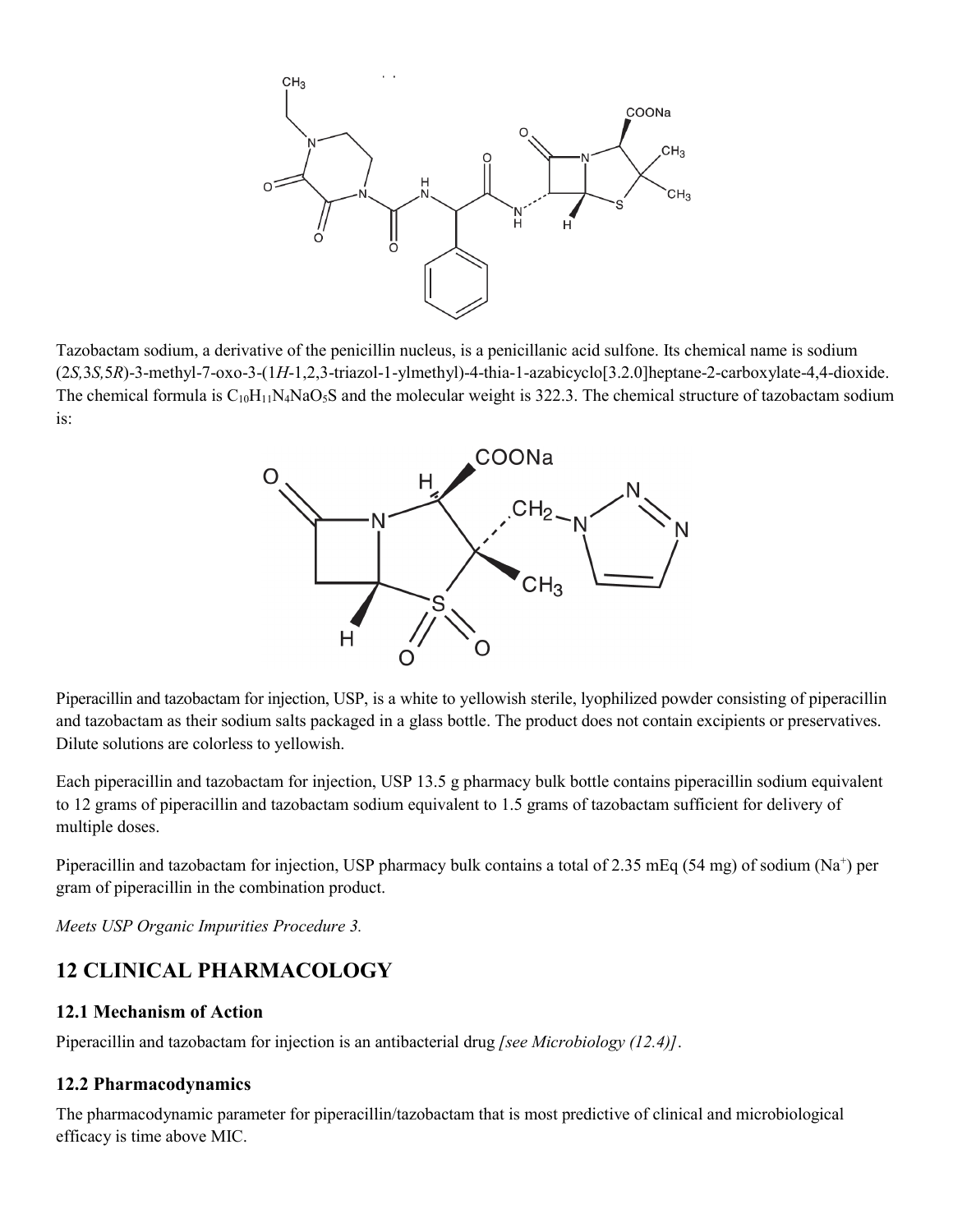### **12.3 Pharmacokinetics**

The mean and coefficients of variation (CV%) for the pharmacokinetic parameters of piperacillin and tazobactam after multiple intravenous doses are summarized in **Table 9**.

| Piperacillin      |                  |                         |            |      |           |                 |  |  |
|-------------------|------------------|-------------------------|------------|------|-----------|-----------------|--|--|
| Piperacillin/     |                  |                         |            |      |           |                 |  |  |
| Tazobactam        | $C_{\max}$       | $AUC^{\dagger}$         | CL         | V    | $T_{1/2}$ | CL <sub>R</sub> |  |  |
| Dose <sup>*</sup> | (mcg/mL)         | (mcg <sup>•</sup> h/mL) | (mL/min)   | (L)  | (h)       | (mL/min)        |  |  |
| $2.25$ g          | 134              | 131 [14]                | 257        | 17.4 | 0.79      | --              |  |  |
| 3.375 g           | 242              | 242 [10]                | 207        | 15.1 | 0.84      | 140             |  |  |
| 4.5 g             | 298              | 322 [16]                | 210        | 15.4 | 0.84      | --              |  |  |
|                   |                  |                         | Tazobactam |      |           |                 |  |  |
| Piperacillin/     |                  |                         |            |      |           |                 |  |  |
| Tazobactam        | $C_{\text{max}}$ | $AUC^{\dagger}$         | CL         | V    | $T_{1/2}$ | CL <sub>R</sub> |  |  |
| Dose <sup>*</sup> | (mcg/mL)         | $(mcg\cdot h/mL)$       | (mL/min)   | (L)  | (h)       | (mL/min)        |  |  |
| $2.25$ g          | 15               | 16[21]                  | 258        | 17   | 0.77      | --              |  |  |
| 3.375 g           | 24               | 25 [8]                  | 251        | 14.8 | 0.68      | 166             |  |  |
| 4.5 g             | 34               | 39.8 [15]               | 206        | 14.7 | 0.82      | --              |  |  |

|  | Table 9: Mean (CV%) Piperacillin and Tazobactam PK Parameters |  |
|--|---------------------------------------------------------------|--|
|  |                                                               |  |

\* Piperacillin and tazobactam were given in combination, infused over 30 minutes.

† Numbers in [ ] parentheses are coefficients of variation [CV%].

 $C_{\text{max}}$ : maximum observed concentration, AUC: Area under the curve, CL=clearance, CL<sub>R</sub>= Renal clearance V=volume of distribution,  $T_{1/2}$  = elimination half-life

Peak plasma concentrations of piperacillin and tazobactam are attained immediately after completion of an intravenous infusion of piperacillin and tazobactam for injection. Piperacillin plasma concentrations, following a 30-minute infusion of piperacillin and tazobactam for injection, were similar to those attained when equivalent doses of piperacillin were administered alone. Steady-state plasma concentrations of piperacillin and tazobactam were similar to those attained after the first dose due to the short half-lives of piperacillin and tazobactam.

### *Distribution*

Both piperacillin and tazobactam are approximately 30% bound to plasma proteins. The protein binding of either piperacillin or tazobactam is unaffected by the presence of the other compound. Protein binding of the tazobactam metabolite is negligible.

Piperacillin and tazobactam are widely distributed into tissues and body fluids including intestinal mucosa, gallbladder, lung, female reproductive tissues (uterus, ovary, and fallopian tube), interstitial fluid, and bile. Mean tissue concentrations are generally 50% to 100% of those in plasma. Distribution of piperacillin and tazobactam into cerebrospinal fluid is low in subjects with non-inflamed meninges, as with other penicillins (see **Table 10**).

#### **Table 10: Piperacillin/Tazobactam Concentrations in Selected Tissues and Fluids after Single 4 g/0.5 g 30-min IV Infusion of Piperacillin and Tazobactam for Injection**

|               |                |                     | <b>Mean PIP</b> |                | <b>Tazo</b>   | Tazo           |
|---------------|----------------|---------------------|-----------------|----------------|---------------|----------------|
|               |                | <b>Sampling</b>     | Concentration   | <b>Tissue:</b> | Concentration | <b>Tissue:</b> |
| <b>Tissue</b> |                | period <sup>†</sup> | Range           | <b>Plasma</b>  | Range         | <b>Plasma</b>  |
| or Fluid      | $\mathbf{N}^*$ | (h)                 | (mg/L)          | Range          | (mg/L)        | Range          |
| Skin          | 35             | $0.5 - 4.5$         | $34.8 - 94.2$   | $0.6 - 1.1$    | $4 - 7.7$     | $0.49 - 0.93$  |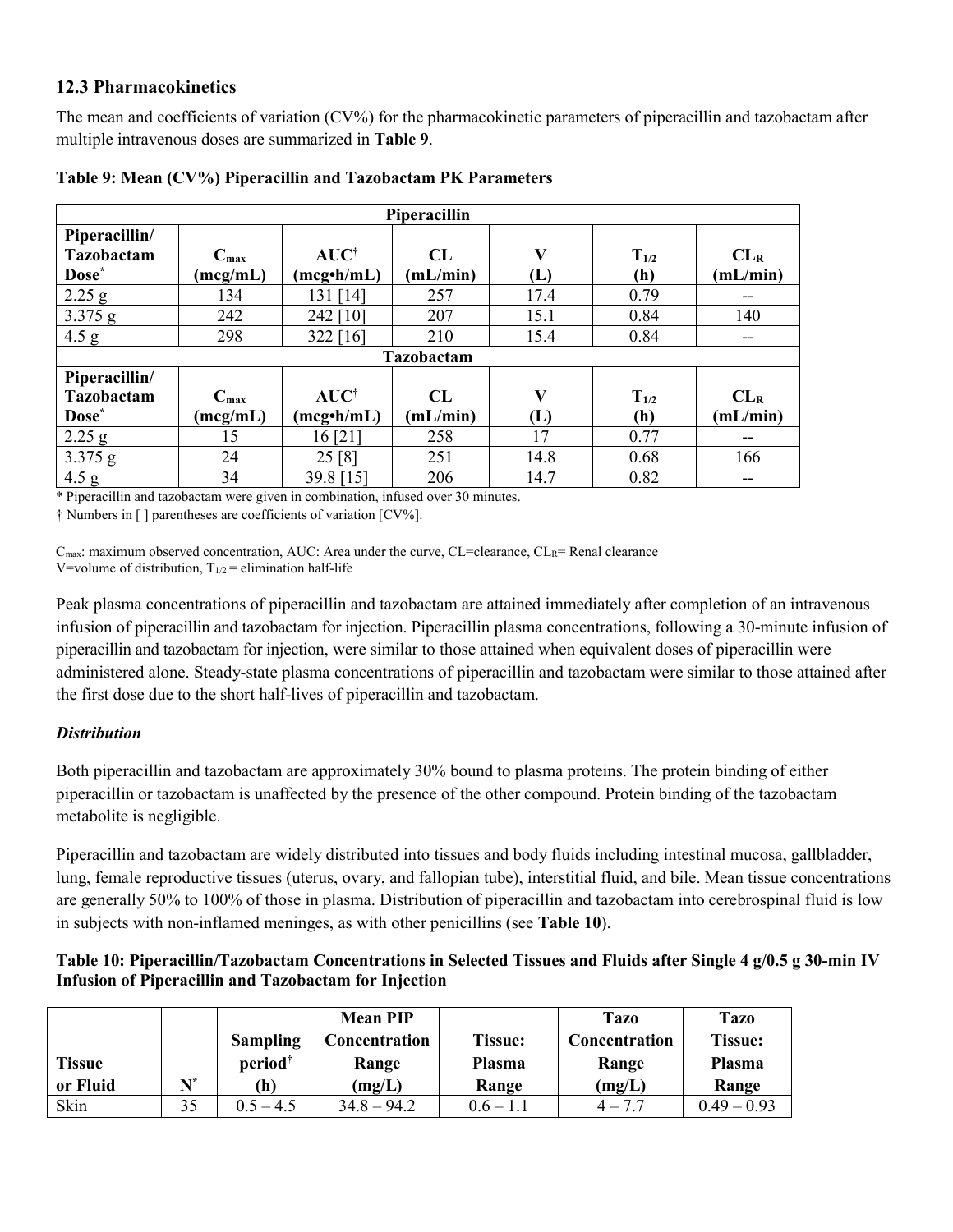| <b>Fatty Tissue</b> | 37 | $0.5 - 4.5$ | $4 - 10.1$    | $0.097 - 0.115$ | $0.7 - 1.5$  | $0.1 - 0.13$ |
|---------------------|----|-------------|---------------|-----------------|--------------|--------------|
|                     |    |             |               |                 |              |              |
| Muscle              | 36 | $0.5 - 4.5$ | $9.4 - 23.3$  | $0.29 - 0.18$   | $1.4 - 2.7$  | $0.18 - 0.3$ |
| Proximal            | 7  | $1.5 - 2.5$ | 31.4          | 0.55            | 10.3         | 1.15         |
| Intestinal          |    |             |               |                 |              |              |
| Mucosa              |    |             |               |                 |              |              |
| Distal              | 7  | $1.5 - 2.5$ | 31.2          | 0.59            | 14.5         | 2.1          |
| Intestinal          |    |             |               |                 |              |              |
| Mucosa              |    |             |               |                 |              |              |
| Appendix            | 22 | $0.5 - 2.5$ | $26.5 - 64.1$ | $0.43 - 0.53$   | $9.1 - 18.6$ | $0.8 - 1.35$ |

\* Each subject provided a single sample.

† Time from the start of the infusion.

#### *Metabolism*

Piperacillin is metabolized to a minor microbiologically active desethyl metabolite. Tazobactam is metabolized to a single metabolite that lacks pharmacological and antibacterial activities.

#### *Excretion*

Following single or multiple piperacillin and tazobactam for injection doses to healthy subjects, the plasma half-life of piperacillin and of tazobactam ranged from 0.7 to 1.2 hours and was unaffected by dose or duration of infusion.

Both piperacillin and tazobactam are eliminated via the kidney by glomerular filtration and tubular secretion. Piperacillin is excreted rapidly as unchanged drug with 68% of the administered dose excreted in the urine. Tazobactam and its metabolite are eliminated primarily by renal excretion with 80% of the administered dose excreted as unchanged drug and the remainder as the single metabolite. Piperacillin, tazobactam and desethyl piperacillin are also secreted into the bile.

### *Specific Populations*

### *Renal Impairment*

After the administration of single doses of piperacillin/tazobactam to subjects with renal impairment, the half-life of piperacillin and of tazobactam increases with decreasing creatinine clearance. At creatinine clearance below 20 mL/min, the increase in half-life is twofold for piperacillin and fourfold for tazobactam compared to subjects with normal renal function. Dosage adjustments for piperacillin and tazobactam for injection are recommended when creatinine clearance is below 40 mL/min in patients receiving the usual recommended daily dose of piperacillin and tazobactam for injection. *See Dosage and Administration (2)* for specific recommendations for the treatment of patients with renal impairment.

Hemodialysis removes 30% to 40% of a piperacillin/tazobactam dose with an additional 5% of the tazobactam dose removed as the tazobactam metabolite. Peritoneal dialysis removes approximately 6% and 21% of the piperacillin and tazobactam doses, respectively, with up to 16% of the tazobactam dose removed as the tazobactam metabolite. For dosage recommendations for patients undergoing hemodialysis *[see Dosage and Administration (2)]*.

#### *Hepatic Impairment*

The half-life of piperacillin and of tazobactam increases by approximately 25% and 18%, respectively, in patients with hepatic cirrhosis compared to healthy subjects. However, this difference does not warrant dosage adjustment of piperacillin and tazobactam for injection due to hepatic cirrhosis.

#### *Pediatrics*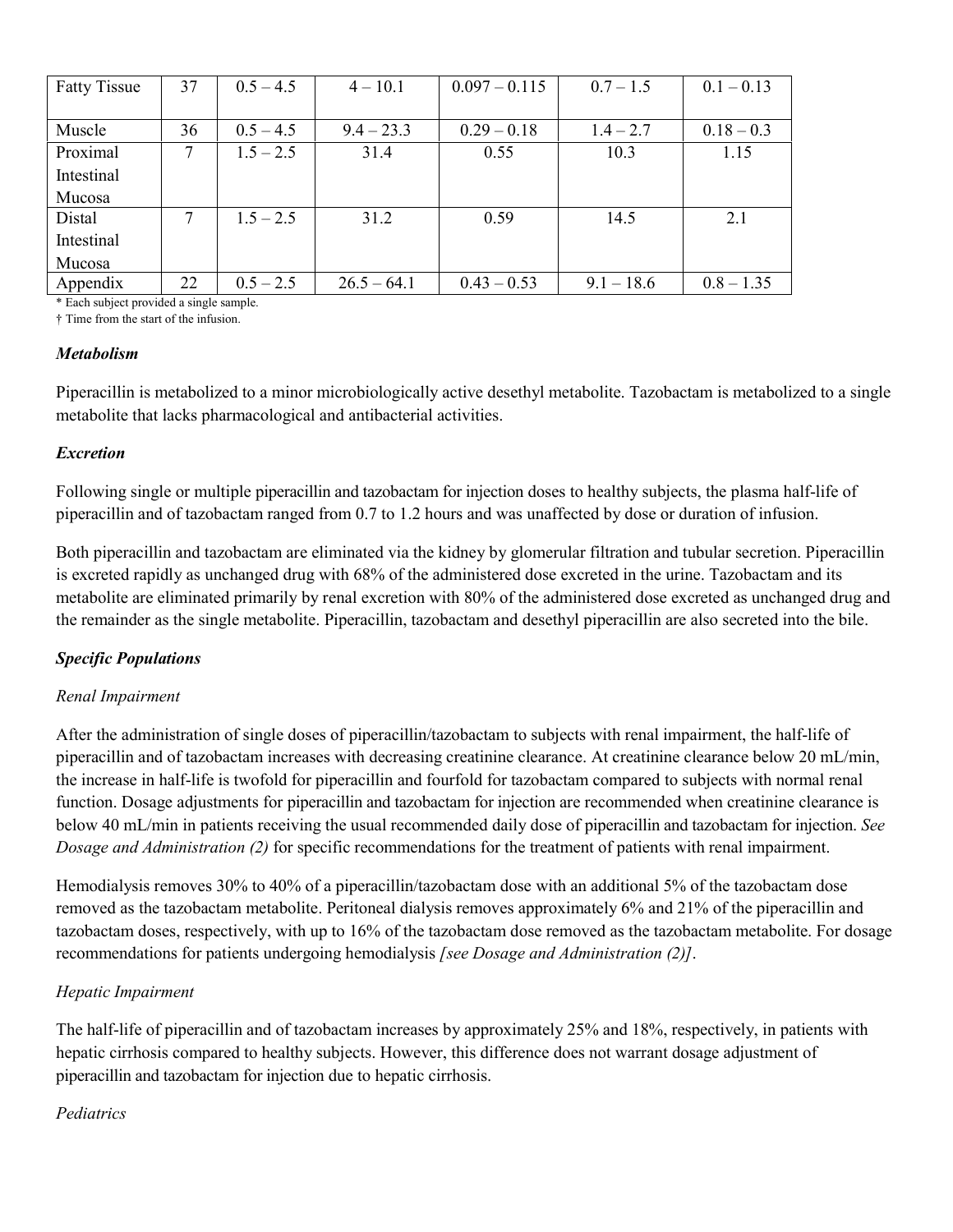Piperacillin and tazobactam pharmacokinetics were studied in pediatric patients 2 months of age and older. The clearance of both compounds is slower in the younger patients compared to older children and adults.

In a population PK analysis, estimated clearance for 9 month-old to 12 year-old patients was comparable to adults, with a population mean (SE) value of 5.64 (0.34) mL/min/kg. The piperacillin clearance estimate is 80% of this value for pediatric patients 2 to 9 months old. In patients younger than 2 months of age, clearance of piperacillin is slower compared to older children; however, it is not adequately characterized for dosing recommendations. The population mean (SE) for piperacillin volume of distribution is 0.243 (0.011) L/kg and is independent of age.

#### *Geriatrics*

The impact of age on the pharmacokinetics of piperacillin and tazobactam was evaluated in healthy male subjects, aged 18 to 35 years (n=6) and aged 65 to 80 years (n=12). Mean half-life for piperacilln and tazobactam was  $32\%$  and  $55\%$  higher, respectively, in the elderly compared to the younger subjects. This difference may be due to age-related changes in creatinine clearance.

#### *Race*

The effect of race on piperacillin and tazobactam was evaluated in healthy male volunteers. No difference in piperacillin or tazobactam pharmacokinetics was observed between Asian (n=9) and Caucasian (n=9) healthy volunteers who received single 4/0.5 g doses.

### *Drug Interactions*

The potential for pharmacokinetic drug interactions between piperacillin and tazobactam for injection and aminoglycosides, probenecid, vancomycin, heparin, vecuronium, and methotrexate has been evaluated *[see Drug Interactions (7)]*.

### **12.4 Microbiology**

### *Mechanism of Action*

Piperacillin sodium exerts bactericidal activity by inhibiting septum formation and cell wall synthesis of susceptible bacteria. *In vitro*, piperacillin is active against a variety of Gram-positive and Gram-negative aerobic and anaerobic bacteria. Tazobactam sodium has little clinically relevant *in vitro* activity against bacteria due to its reduced affinity to penicillin-binding proteins. It is, however, a beta-lactamase inhibitor of the Molecular class A enzymes, including Richmond- Sykes class III (Bush class 2b  $\&$  2b') penicillinases and cephalosporinases. It varies in its ability to inhibit class II and IV (2a & 4) penicillinases. Tazobactam does not induce chromosomally-mediated beta-lactamases at tazobactam concentrations achieved with the recommended dosage regimen.

#### *Antimicrobial Activity*

Piperacillin/tazobactam has been shown to be active against most isolates of the following microorganisms both *in vitro*  and in clinical infections *[see Indications and Usage (1)]*.

#### **Aerobic Bacteria**

Gram-positive bacteria

*Staphylococcus aureus* (methicillin susceptible isolates only)

Gram-negative bacteria

*Acinetobacter baumannii*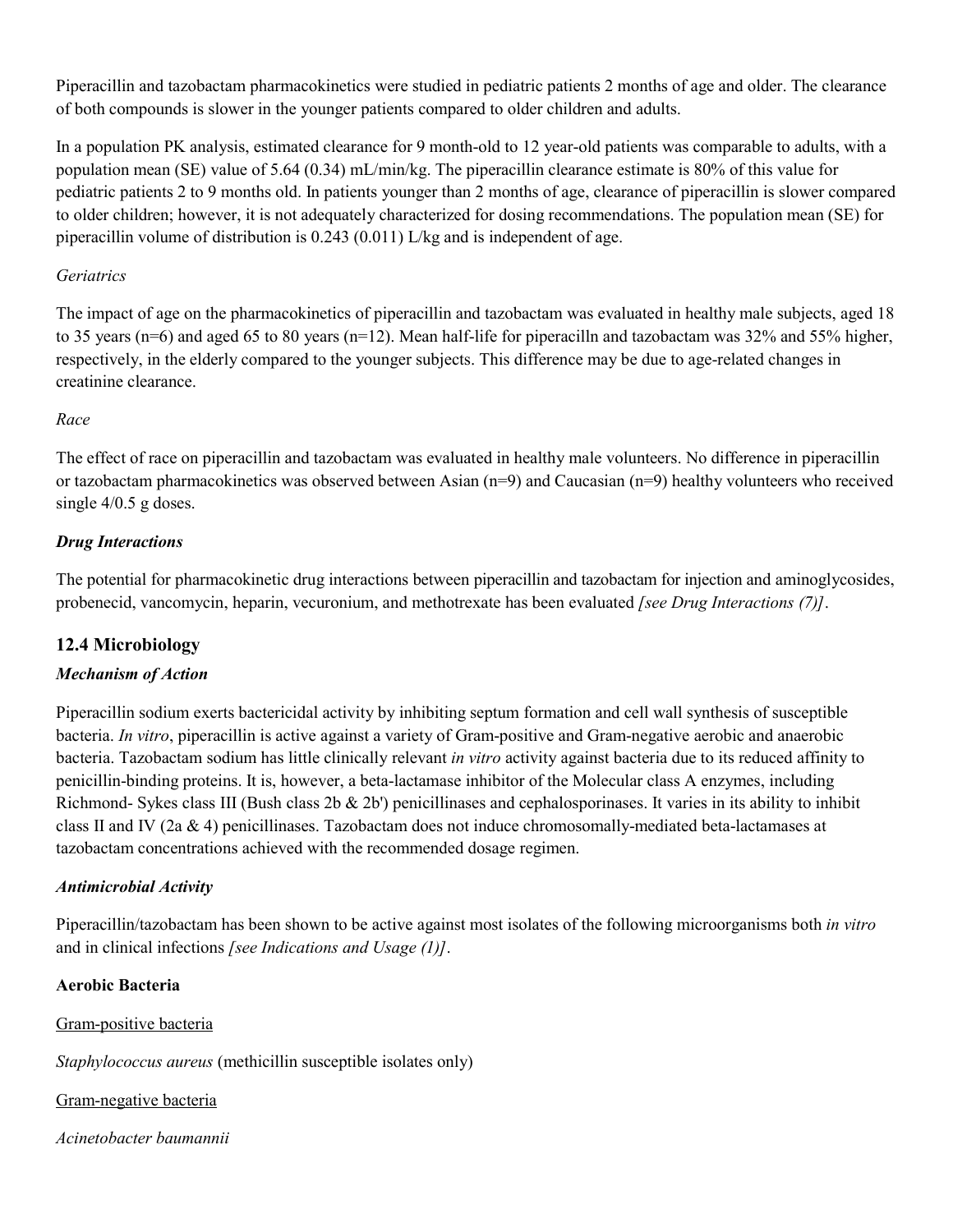*Escherichia coli Haemophilus influenzae* (excluding beta-lactamase negative, ampicillin-resistant isolates) *Klebsiella pneumoniae Pseudomonas aeruginosa* (given in combination with an aminoglycoside to which the isolate is susceptible)

#### **Anaerobic Bacteria**

*Bacteroides fragilis* group (*B. fragilis, B. ovatus, B. thetaiotaomicron,* and *B. vulgatus*)

The following *in vitro* data are available, but their clinical significance is unknown. At least 90 percent of the following bacteria exhibit an *in vitro* minimum inhibitory concentration (MIC) less than or equal to the susceptible breakpoint for piperacillin/tazobactam against isolates of similar genus or organism group. However, the efficacy of piperacillin/tazobactam in treating clinical infections caused by these bacteria has not been established in adequate and well-controlled clinical trials.

#### **Aerobic Bacteria**

Gram-positive bacteria

*Enterococcus faecalis* (ampicillin or penicillin-susceptible isolates only) *Staphylococcus epidermidis* (methicillin susceptible isolates only) *Streptococcus agalactiae* † *Streptococcus pneumoniae* † (penicillin-susceptible isolates only) *Streptococcus pyogenes* † *Viridans group streptococci* †

Gram-negative bacteria

*Citrobacter koseri Moraxella catarrhalis Morganella morganii Neisseria gonorrhoeae Proteus mirabilis Proteus vulgaris Serratia marcescens Providencia stuartii Providencia rettgeri Salmonella enterica*

#### *Anaerobic Bacteria*

*Clostridium perfringens Bacteroides distasonis Prevotella melaninogenica*

† These are not beta-lactamase producing bacteria and, therefore, are susceptible to piperacillin alone.

### *Susceptibility Testing*

For specific information regarding susceptibility test interpretive criteria and associated test methods and quality control standards recognized by FDA for this drug, please see: https://www.fda.gov/STIC.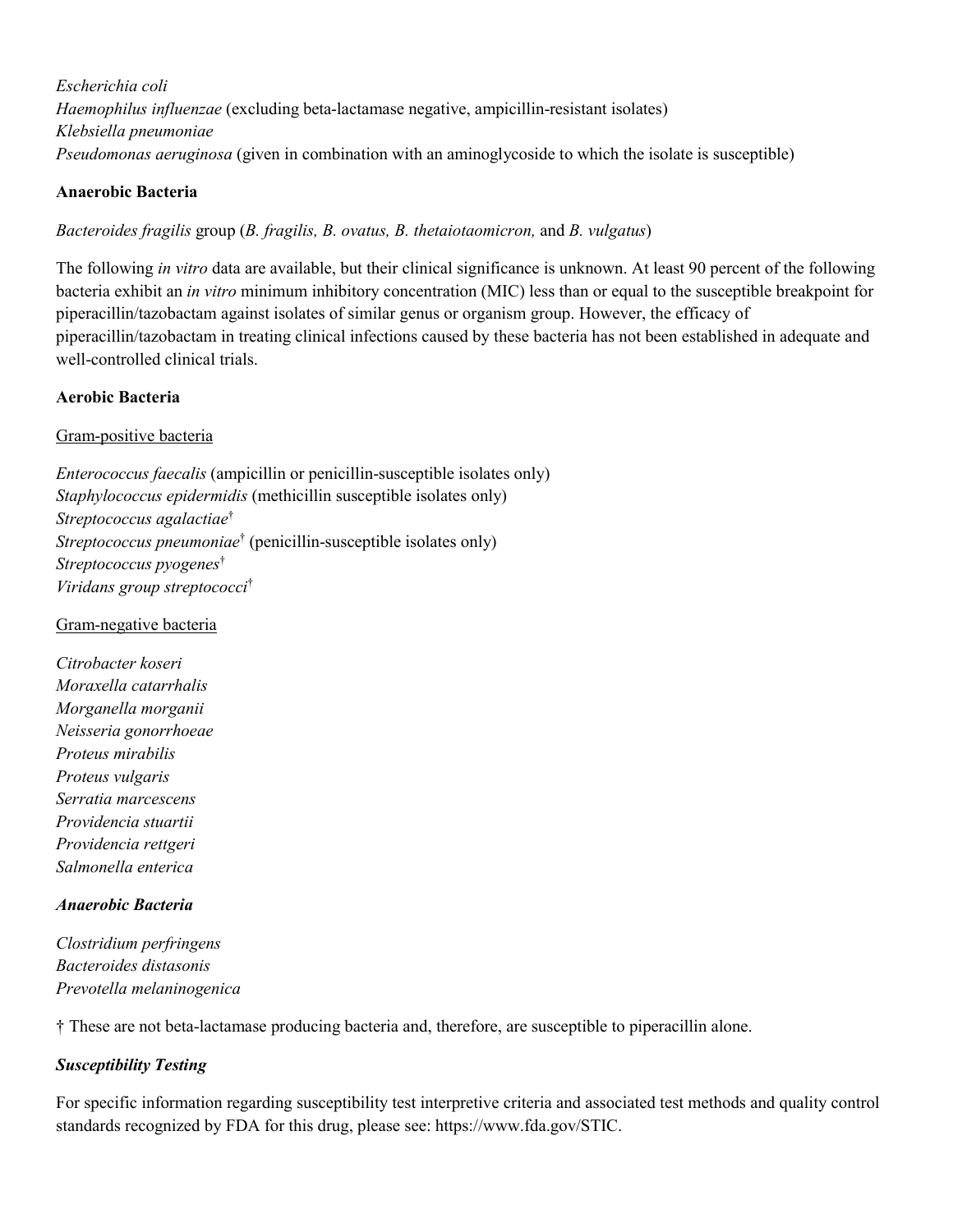# **13 NONCLINICAL TOXICOLOGY**

# **13.1 Carcinogenesis, Mutagenesis, Impairment of Fertility**

#### *Carcinogenesis*

Long-term carcinogenicity studies in animals have not been conducted with piperacillin/tazobactam, piperacillin, or tazobactam.

#### *Mutagenesis*

Piperacillin/tazobactam was negative in microbial mutagenicity assays, the unscheduled DNA synthesis (UDS) test, a mammalian point mutation (Chinese hamster ovary cell HPRT) assay, and a mammalian cell (BALB/c-3T3) transformation assay. *In vivo*, piperacillin/tazobactam did not induce chromosomal aberrations in rats.

### *Fertility*

Reproduction studies have been performed in rats and have revealed no evidence of impaired fertility when piperacillin/tazobactam is administered intravenously up to a dose of 1280/320 mg/kg piperacillin/tazobactam, which is similar to the maximum recommended human daily dose based on body-surface area (mg/m<sup>2</sup>).

# **15 REFERENCES**

1. Jensen J-US, Hein L, Lundgren B, et al. BMJ Open 2012; 2:e000635. doi:10.1136.

# **16 HOW SUPPLIED/STORAGE AND HANDLING**

Piperacillin and tazobactam for injection, USP is supplied as a powder in the pharmacy bulk bottle as follows:

Piperacillin and tazobactam for injection, USP 13.5 g pharmacy bulk bottle containing piperacillin sodium equivalent to 12 grams of piperacillin, tazobactam sodium equivalent to 1.5 grams tazobactam and 28.2 mEq (648 mg) of sodium. The sodium content is 2.35 mEq (54 mg) of sodium per gram of piperacillin in the combination product.

Supplied as 1 pharmacy bulk package bottle per box – NDC 0409-2999-14

Piperacillin and tazobactam for injection, USP pharmacy bulk bottles should be stored at 20° to 25°C (68° to 77°F) [see USP Controlled Room Temperature] prior to reconstitution.

# **17 PATIENT COUNSELING INFORMATION**

### **Serious Hypersensitivity Reactions**

Advise patients, their families, or caregivers that serious hypersensitivity reactions, including serious allergic cutaneous reactions, could occur with use of piperacillin and tazobactam that require immediate treatment. Ask them about any previous hypersensitivity reactions to piperacillin and tazobactam for injection, other beta-lactams (including cephalosporins), or other allergens *[see Warnings and Precautions (5.2)].*

### **Diarrhea**

Advise patients, their families, or caregivers that diarrhea is a common problem caused by antibacterial drugs, including piperacillin and tazobactam which usually ends when the drug is discontinued. Sometimes after starting treatment with antibacterial drugs, patients can develop watery and bloody stools (with or without stomach cramps and fever) even as late